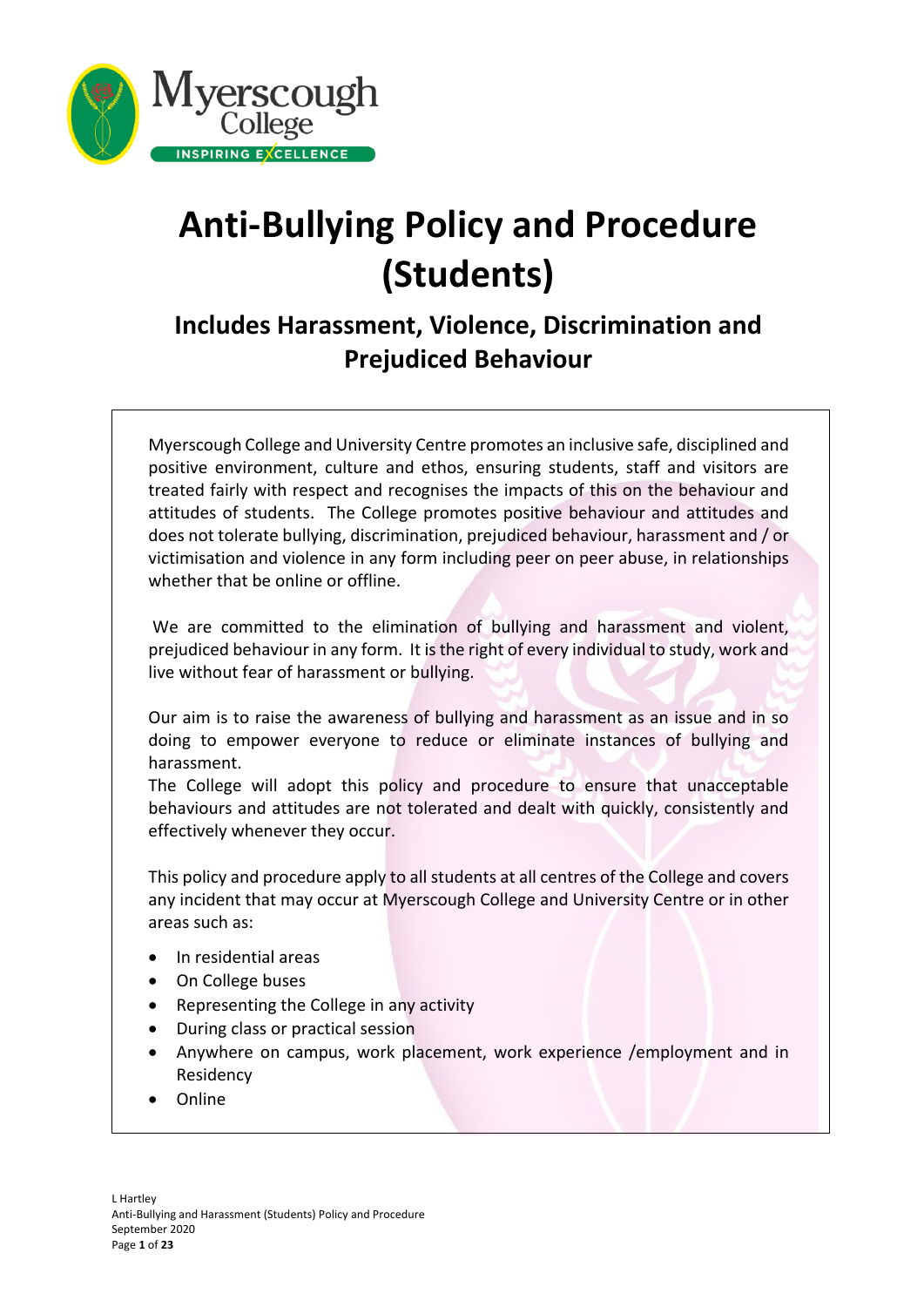# **Contents**

|                   | <b>Content</b>                                                            | Page           |  |  |  |
|-------------------|---------------------------------------------------------------------------|----------------|--|--|--|
| 1.                | Statement                                                                 |                |  |  |  |
| 2.                | Legislation and Guidance                                                  |                |  |  |  |
| 3.                | Scope                                                                     |                |  |  |  |
| 4.                | Definitions                                                               |                |  |  |  |
| 5.                | Responsibilities                                                          |                |  |  |  |
| 6.                | <b>Key Terms and Definitions</b>                                          |                |  |  |  |
|                   | <b>Bullying</b>                                                           | 4              |  |  |  |
|                   | Cyber / online bullying<br>$\bullet$                                      | 5              |  |  |  |
|                   | Harassment<br>$\bullet$                                                   | 5              |  |  |  |
|                   | Victimisation                                                             | 5              |  |  |  |
|                   | Hate Crime and Hate Incidents<br>$\bullet$                                | 6              |  |  |  |
|                   | <b>Stalking</b><br>$\bullet$                                              | 6              |  |  |  |
| 7.                | <b>College Ethos and Culture</b>                                          | 7              |  |  |  |
| 8.                | Prevention                                                                | 7              |  |  |  |
|                   | Environment<br>$\bullet$                                                  | $\overline{7}$ |  |  |  |
|                   | Policy and Support<br>$\bullet$                                           | 8              |  |  |  |
|                   | <b>Education and Training</b><br>$\bullet$                                | 8              |  |  |  |
|                   | <b>Involvement of Students</b><br>$\bullet$                               | 9              |  |  |  |
|                   | Involvement and liaison with parents, carers and employers<br>$\bullet$   | 9              |  |  |  |
| 9.                | Intervention and Responding to Bullying                                   | 9              |  |  |  |
| 10.               | Confidentiality                                                           |                |  |  |  |
| 11.               | Counselling                                                               |                |  |  |  |
| 12.               | Complaints                                                                | 12             |  |  |  |
| 13.               | <b>Key Contacts</b>                                                       | 12             |  |  |  |
| 14.               | Documents Associated with this Policy                                     |                |  |  |  |
| 15.               | Monitoring, Review and Evaluation                                         | 13             |  |  |  |
| <b>Appendices</b> |                                                                           |                |  |  |  |
| 1.                | Definitions and Unacceptable Behaviour                                    | 14             |  |  |  |
| 2.                | What to do if you are the victim of harassment, bullying or victimisation |                |  |  |  |
| 3.                | What to do if you are accused of Bullying, Harassment or Victimisation    |                |  |  |  |
| 4.                | Procedure for Dealing with Harassment, Bullying or Victimisation          |                |  |  |  |
| 5.                | Guidance for the use of restorative practice with students                |                |  |  |  |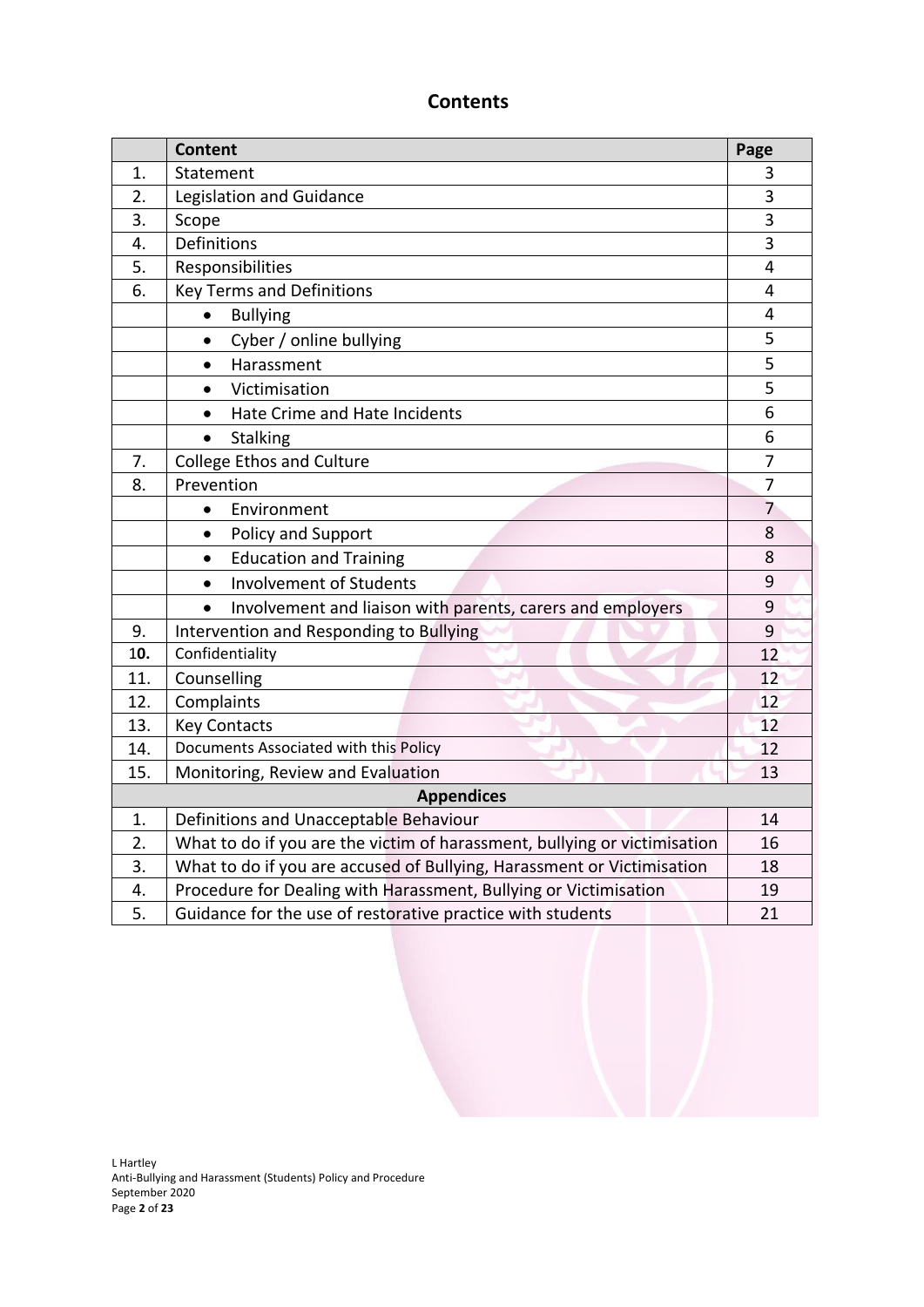#### **1. Statement**

Myerscough College and University Centre is committed to developing and maintaining an antibullying culture where bullying of adults and young people is not tolerated in any form.

This policy outlines what the College will do to prevent and tackle all forms of bullying related to students across the whole College community.

Bullying, especially if left unaddressed, can have a devastating effect on individuals. It can be a barrier to learning and have serious consequences for their mental health. Bullying which takes place in schools and Colleges does not only affect an individual during childhood but can have a lasting effect on their lives well into adulthood.

By effectively preventing and tackling bullying, College can help to create safe disciplined environments where students are able to learn, develop and fulfil their potential.

#### **2. Links to Legislation and Guidance**

There are several pieces of legislation which set out measures and action for educational settings in response to bullying as well as criminal and civil law. These may, but not limited to:

- The Education and Inspection Act 2006, 2011
- The Equality Act 2010 and Public Sector Equality Duty 2011
- The Children Act 1989
- Children and Families 2014
- Protection from Harassment Act 1997
- The Malicious Communications Act 1988
- Public Order Act 1986
- The Communications Act 2003
- Keeping Children Safe in Education 2020
- National Minimum Standards
- Education Inspection Framework, Ofsted 2019

#### **3. Scope**

This policy and procedure apply to all Myerscough students, including apprentices and school aged students.

#### **4. Definitions**

| The College   | Myerscough College - also referred to informally throughout              |  |  |  |  |
|---------------|--------------------------------------------------------------------------|--|--|--|--|
|               | this document as 'us' and 'we'.                                          |  |  |  |  |
| l SEND        | Special educational needs and disabilities                               |  |  |  |  |
| <b>FREDIE</b> | FREDIE Principles, Fairness, Respect, Equality, Diversity, Inclusion and |  |  |  |  |
|               | Engagement                                                               |  |  |  |  |

L Hartley Anti-Bullying and Harassment (Students) Policy and Procedure September 2020 Page **3** of **23**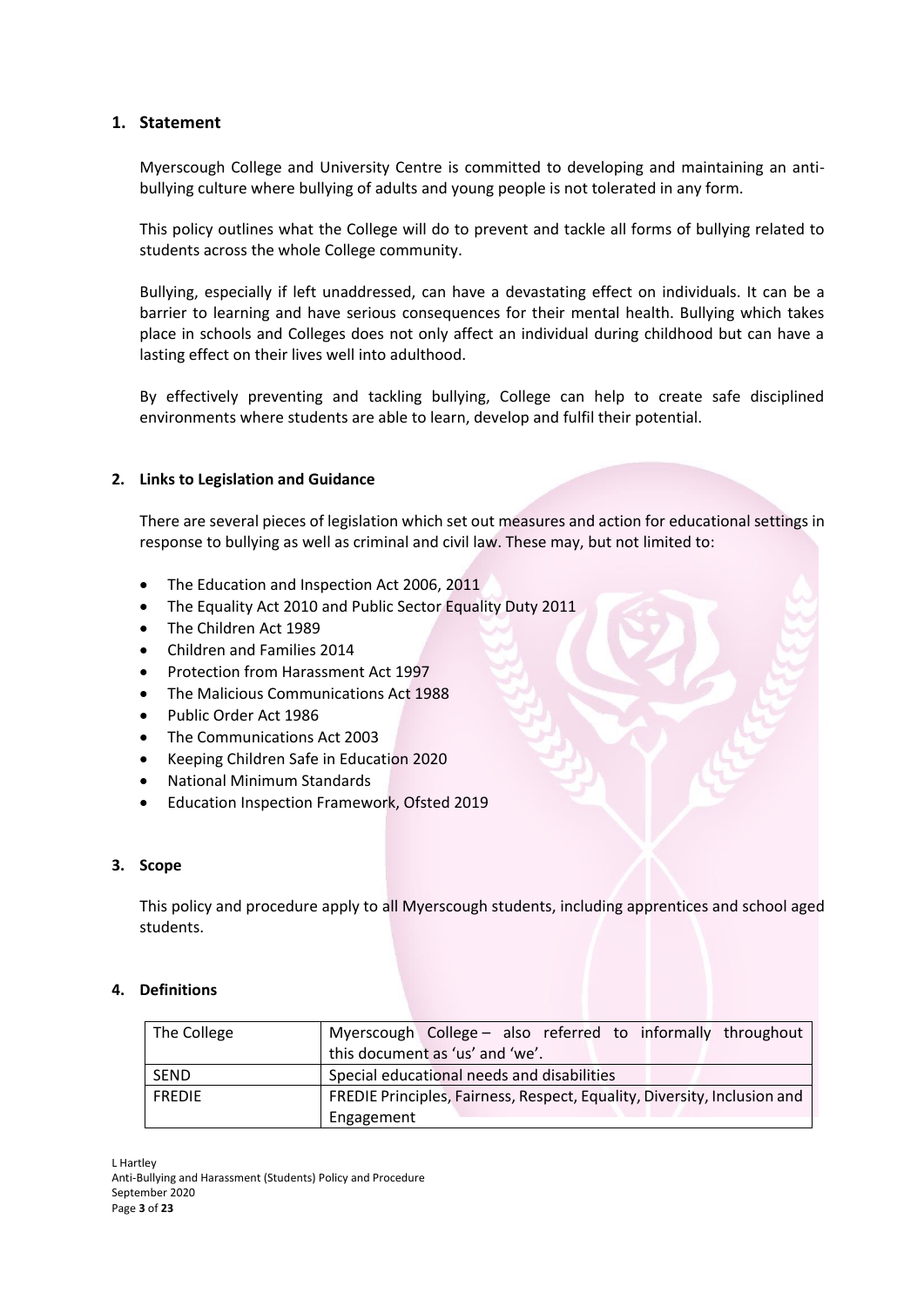#### **5. Responsibilities**

It is the responsibility of:

- The Principal to communicate this policy to the College community to ensure that disciplinary and intervention measures are applied fairly, consistently and reasonably, and that a member of the Senior Leadership team has been identified to take overall responsibility.
- Governors to take a role in monitoring and reviewing this policy.
- All staff and appropriate partners to support, uphold and implement this policy accordingly.
- Students to abide by this policy.
- Parents and carers to support the student and work in partnership with the College.

#### **6. Key Terms and Definitions**

#### **Bullying**

Bullying is behaviour by an individual or group, repeated over time, that intentionally hurts another individual or group either physically or emotionally. Bullying can take many direct or indirect forms:

- Direct physical, verbal, non-verbal
- Indirect cyber-bullying, online -bullying, social media, texting, gaming and can also include the use of images and video

It can often be motivated by prejudice, real or perceived differences against particular groups.

This policy and procedure covers all types and forms of bullying:

- Physical bullying and violence or threatening behaviours
- Emotional bullying
- Sexual harassment or bullying
- Bullying via technology, known as online or cyberbullying
- Prejudicial bullying (against people/pupils with protected characteristics):
- Bullying related to race, religion, faith and belief and for those without faith
- Bullying related to ethnicity, race, nationality
- Bullying related to Special Educational Needs or Disability (SEND)
- Bullying related to sexual orientation (homophobic/biphobic bullying)
- Gender based bullying, including transphobic bullying
- Bullying against teenage/ student parents (pregnancy and maternity under the Equality Act)
- Bullying related to physical appearance
- Bullying of young carers, children in care or otherwise related to home circumstances
- Bullying related to physical/mental health conditions
- Initiation or hazing type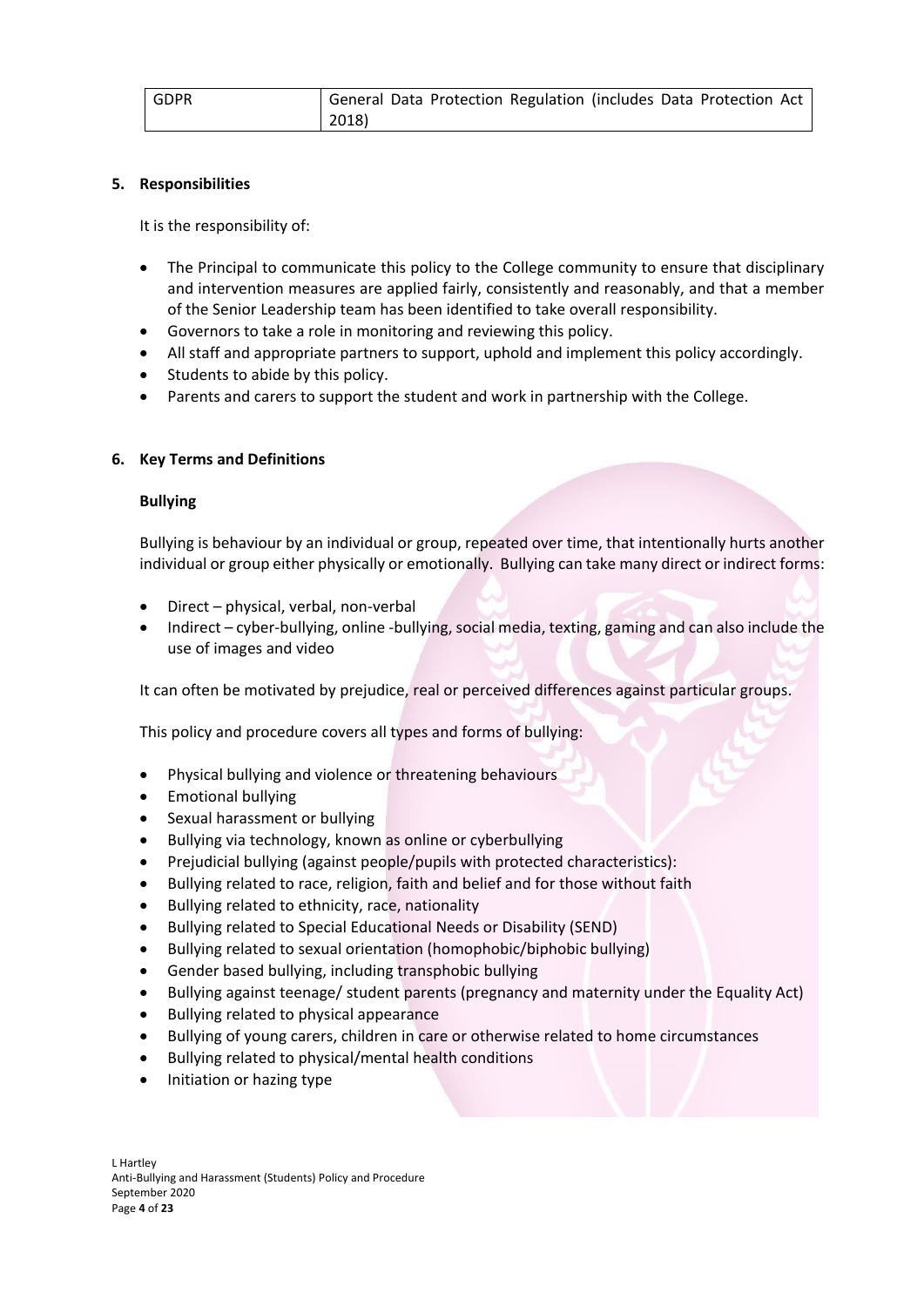Stopping violence and ensuring immediate physical safety is obviously the College's first priority but emotional bullying can be more damaging than physical; the College will use professional judgements about each specific case and will take all cases regardless of bullying behaviour seriously.

The College understands that bullying involves an imbalance of power between the perpetrator and the victim. This could involve perpetrators of bullying having control over the relationship which makes it difficult for those they bully to defend themselves. The imbalance of power can manifest itself in several ways, it may be physical, psychological (knowing what upsets someone), derive from an intellectual imbalance, or the capacity to socially isolate. It can result in the intimidation of a person or persons through the threat of violence or by isolating them either physically or online.

Low-level disruption and the use of offensive and derogatory language can in itself have a significant impact on its target. If left unchallenged or dismissed as banter it can also lead to a reluctance to report other behaviour. Early intervention can help to set clear expectations of the behaviour that is and isn't acceptable and help stop negative behaviours escalating.

#### **Online / Cyber Bullying**

The College is mindful of the rapid development of, and widespread access to, technology that provides opportunities for 'virtual' bullying, which can occur in or outside College or work placement. Cyber-bullying is a different form of bullying and can happen at all times of the day, with a potentially bigger audience.

#### **Harassment**

Harassment is defined as unwanted conduct that violates a person's dignity or creates an intimidating, hostile, degrading or humiliating environment. Harassment can be spoken or written abuse, physical gestures, facial expressions. Harassment can also be banter that is offensive to the person.

Increasingly, harassment is happening through technology. This can involve sending inappropriate, or hurtful text messages, tweets, emails, instant messages, comments or posting malicious material online including on social networking websites), or sending, sharing or posting offensive or degrading comments, images or videos.

Sexual violence and harassment are safeguarding issues and are managed alongside the safeguarding policy and procedure. Reports of sexual harassment will be taken seriously and reports of a sexual nature (both on and offline) must be referred to the safeguarding team.

#### **Victimisation**

Victimisation is when a person subjects another person to harm or damage because they have made allegations of harassment or discrimination, intend to make such an allegation or have assisted or supported a person in bringing an allegation.

Victimisation is unlawful under harassment and discrimination legislation and will be treated as a form of harassment under this policy.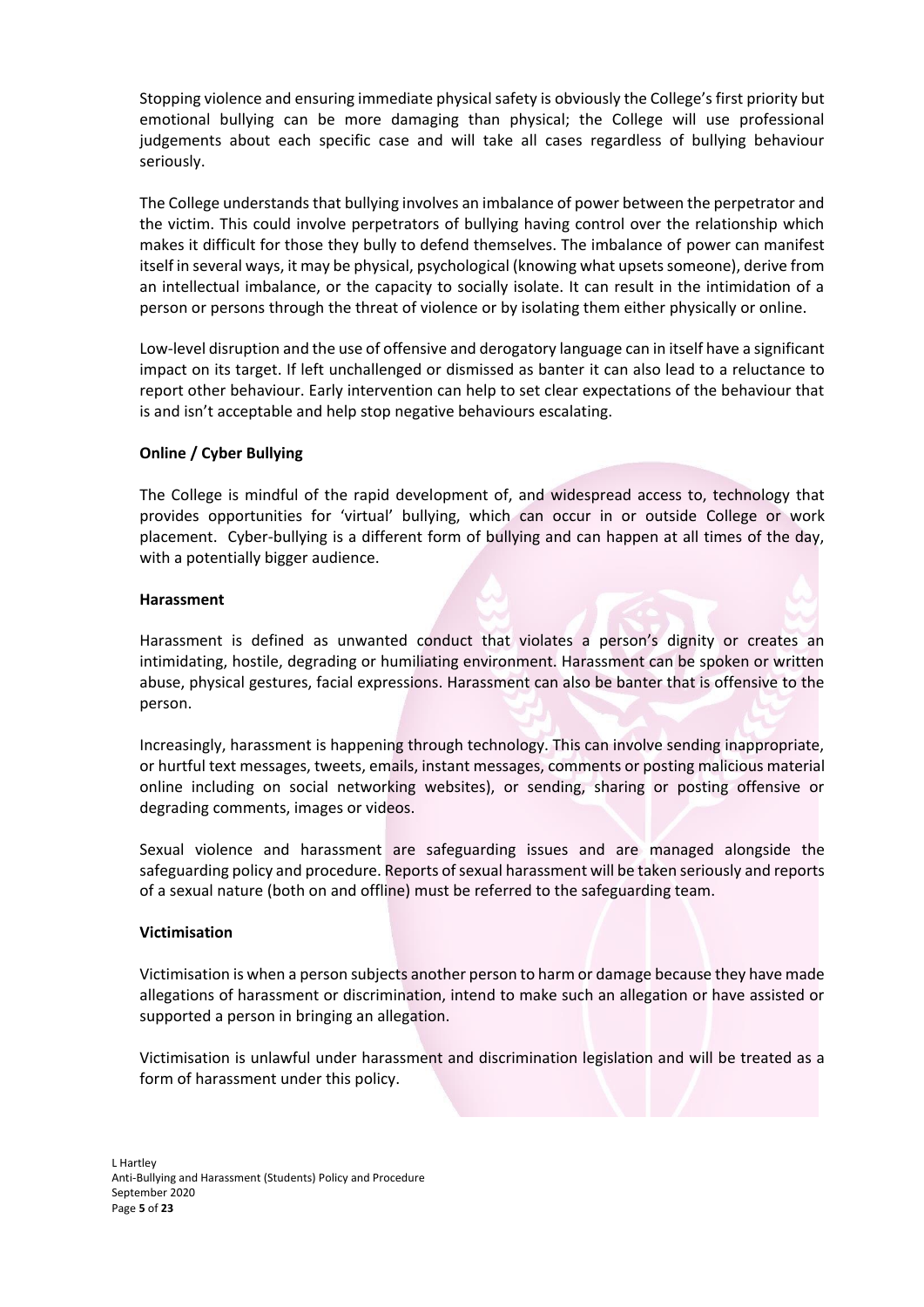#### **Hate Crime and Hate Incidents**

The College acknowledges that bullying can take many forms and makes the link between bullying behaviours and hate crime incidents and hate crimes and will deal with any hate incidents and crimes seriously which may include police involvement as with any other serious bullying incidents as appropriate.

A hate crime can be defined as any criminal offence which is perceived by the victim or any other person, to be motivated by hostility or prejudice based on a person's race or perceived race; religion or perceived religion, sexual orientation or perceived sexual orientation; disability of perceived disability or a person who is transgender or perceived to be transgender.

A hate incident can be defined as any incident which the victim, or anyone else, thinks is based on someone's prejudice towards them because of their race, religion, sexual orientation, disability or because they are transgender.

Behaviours and conduct which can be considered as hate incidents are wide ranging and can include but not limited to:

- Verbal abuse
- Harassment
- Bullying or intimidation
- Threats of violence
- Physical attacks
- Abusive social media posts, text messages or phone calls, hate mail (all forms of online abuse)
- Creating, displaying or circulating discriminatory literature or posters

#### **Stalking**

Stalking can be defined as persistent and unwanted attention that makes people feel pestered and harassed. It includes behaviour that happens two or more times, directed at or towards a person by another person, which causes them to feel alarmed or distressed or to fear that violence might be used against them. It can go on for a long period of time, making people feel constantly anxious and afraid. Sometimes the problem can build up slowly and it can take a while to realise that it is an ongoing campaign of abuse. The problem isn't always physical; stalking can affect people psychologically as well. Social media, text messages, phone calls and the internet are often use for stalking and harassment and cyber stalking or online threats can be just as intimidating.

The Suzy Lamplugh Trust define stalking as 'a pattern of fixated and obsessive behaviour which is repeated, persistent, intrusive and causes fear of violence or engenders alarm and distress in the victim'. It can include but not limited to:

- Making unwanted communication
- Consistently sending gifts
- Physical or sexual assault
- Monitoring a person's use of the internet, email or any other form of electronic communication
- Loitering in any place, watching or spying on a person, following a person
- Interfering with any property of a person, damaging property.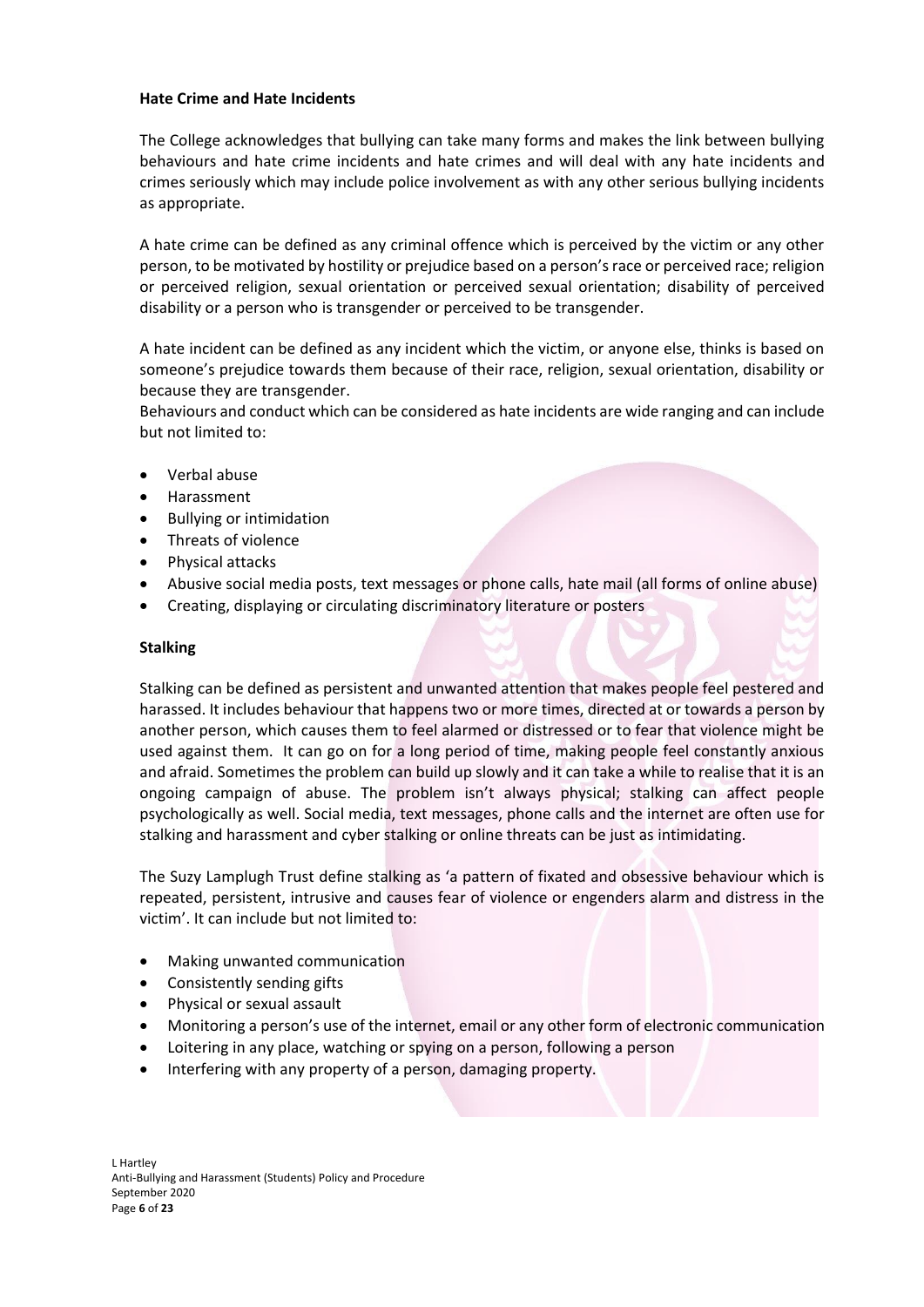#### **7. College Ethos and Culture**

Myerscough College and University Centre recognises that all forms of bullying especially if left unaddressed can have a devastating effect on individuals, have serious consequences on mental health and create a barrier to learning and impact on personal development.

The College aims to create a culture and awareness that does not tolerate bullying, harassment, violence, derogatory language and discriminatory behaviour and will deal with any issues swiftly, consistently and effectively wherever they occur. By effectively preventing and tackling bullying our College can help to create a safe and disciplined environment, where students are able to learn and fulfil their potential.

Our Community:

- Monitors and reviews our anti-bullying policy and practice on a regular basis.
- Supports staff to promote positive relationships to help prevent bullying.
- Recognises that some members of our community may be more vulnerable to bullying and its impact than others; this may include students with SEND. Being aware of this will help us to develop effective strategies to prevent bullying from happening and provide appropriate support, if required.
- Will intervene by identifying and tackling bullying behaviour appropriately and promptly.
- Ensures our students are aware that bullying concerns will be dealt with sensitively and effectively; that everyone should feel safe to learn and abide by the antibullying policy.
- Requires all members of the community to work with the College to uphold the anti-bullying policy.
- Recognises the potential impact of bullying on the wider family of those affected so will work in partnership with parents/carers regarding all reported bullying concerns and will seek to keep them informed at all stages.
- Will deal promptly with grievances regarding the College response to bullying in line with our complaints policy
- Seeks to learn from good anti-bullying practice elsewhere.
- Liaises with schools and other organisations to be advised of pre-existing problems when a student leaves school after persistent bullying and comes to College and any overlapping patterns of bullying school and College (particularly for 14-16s).
- Utilises support from the Local Authority, Police and other relevant organisations when appropriate.

#### **8. Prevention**

#### **Environment**

The whole College community will:

- Create and support an inclusion environment which promotes a culture of mutual respect, consideration and care for others which will be upheld by all.
- Recognise that bullying can be perpetrated or experienced by any member of the community
- Recognise the potential for students with SEND to be disproportionally impacted by bullying and will implement pastoral support as required for all.
- Openly discusses differences between people that could motivate bullying.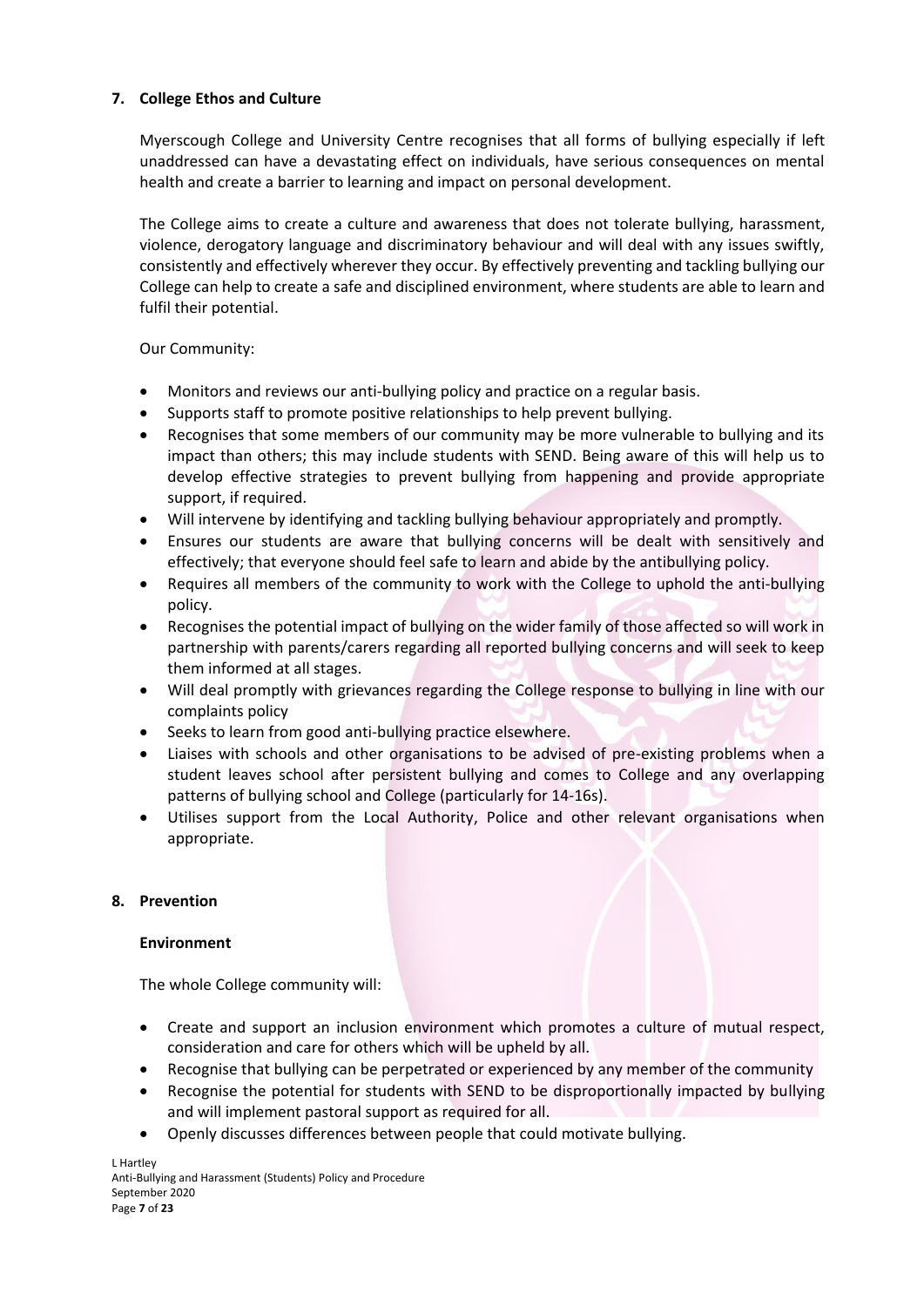- Challenge practice and language (including 'banter' which does not uphold the College values and FREDIE principles.
- Be encouraged to use technology positively and responsibly
- Work with staff, the wider community and outside agencies to prevent and tackle concerns of prejudice-driven bullying
- Actively create safe spaces, opportunities and a culture where students feel confident to report any concerns.
- Celebrate success and achievements to promote and build a positive College ethos.

#### **Policy and Support**

The whole College community will:

- Provide a range of approaches for students, staff, parents / carers to access support and report concerns.
- Regularly update and evaluate our practice to consider the developments of technology and provide up-to-date advice and education to all members of the community regarding positive online behaviour.
- Take appropriate, proportionate and reasonable action, in line with existing College policies, for any bullying bought to the College's attention, which involves or effects students, even when they are not on College premises; for example, when using College transport, social activities, work placement or online, etc.
- Implement appropriate disciplinary sanctions; the consequences of bullying will reflect the seriousness of the incident, so that others see that bullying is unacceptable.
- Use a variety of techniques to resolve the issues between those who bully, and those who have been bullied.

#### **Education and Training**

The College will:

- Train all staff, including: curriculum, support staff (e.g. administration staff, support staff and site support staff) and pastoral staff, to identify all forms of bullying and take appropriate action, following the College's policy and procedures, including recording and reporting incidents.
- Consider a range of opportunities and approaches for addressing bullying throughout the curriculum, tutorial and wider activities.
- Ensure anti-bullying has a high profile throughout the year, reinforced through key opportunities such as anti-bullying week.
- Provide systematic opportunities to develop students' social and emotional skills, including building their resilience and self-esteem.

#### **Involvement of Students**

The College will:

- Involve students in policy writing and decision making, to ensure that they understand the College's approach and are clear about the part they play in preventing bullying.
- Ensure that all students know how to express worries and anxieties about bullying.
- Ensure that all students are aware of the range of sanctions which may be applied against those engaging in bullying.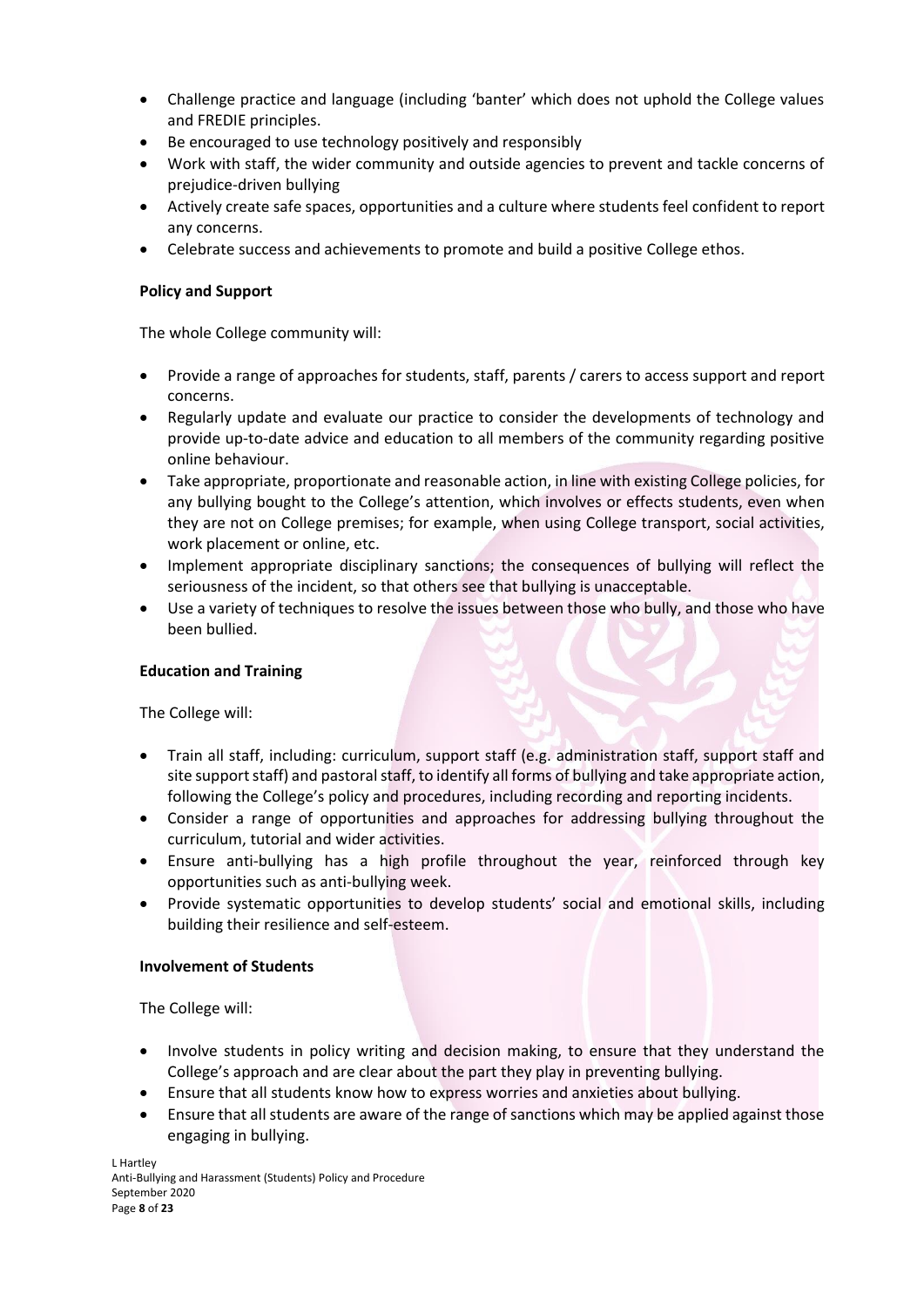- Utilise learner engagement activities to seek students' view on the College culture, extent and nature of bullying, to involve students in campaigns and awareness of key messages.
- Publicise the details of internal support, as well as external helplines and websites. o Offer support to students who have been or experiencing bullying and to those who are bullying to address the problems they have.

#### **Involvement and Liaison with Parents, Carers and Employers**

The College will:

- Make sure that key information about bullying (including policies and named points of contact) is available to parents, carers and employers
- Ensure all parents, carers and employers know who to contact if they are worried about bullying and where to access independent advice.
- Work with all parents, carers and employers and the local community to address issues beyond the College environment that give rise to bullying.
- Ensure that parents, carers and employers work with the College to role model positive behaviour for students, both on and offline.
- Ensure all parents, carers and employers know about our complaints procedure and how to use it effectively, to raise concerns in an appropriate manner.

#### **9. Intervention and Responding to Bullying**

Anonymity cannot always be guaranteed as the College has a duty to act to protect and safeguard students, but every effort will be made to deal sensitively with the issues and, wherever possible maintain anonymity.

A record of accusations of bullying behaviour and actions taken are kept in the students records and also logged by category of bullying for monitoring purposes.

When the College believes that bullying has occurred, it will be dealt with as a disciplinary matter through the disciplinary process. The disciplinary process considers the needs of vulnerable students including those responsible for bullying.

If the person making the allegation is dissatisfied about with how it has been dealt with, they have the right to appeal through the College's Complaints Procedure.

The College works with and supports those responsible for bullying to understand the impact of their behaviour.

The College will take all reports of bullying seriously and address them as quickly as possible with a focus on supporting those being bullied. The College will determine the nature and extent of the bullying and take appropriate actions in each case.

The nature and level of support will depend on the individual circumstances and the level of need. These can include but not exclusive to: a quiet word from a member of staff that knows the student well, asking the pastoral team to provide support, providing formal counselling, engaging with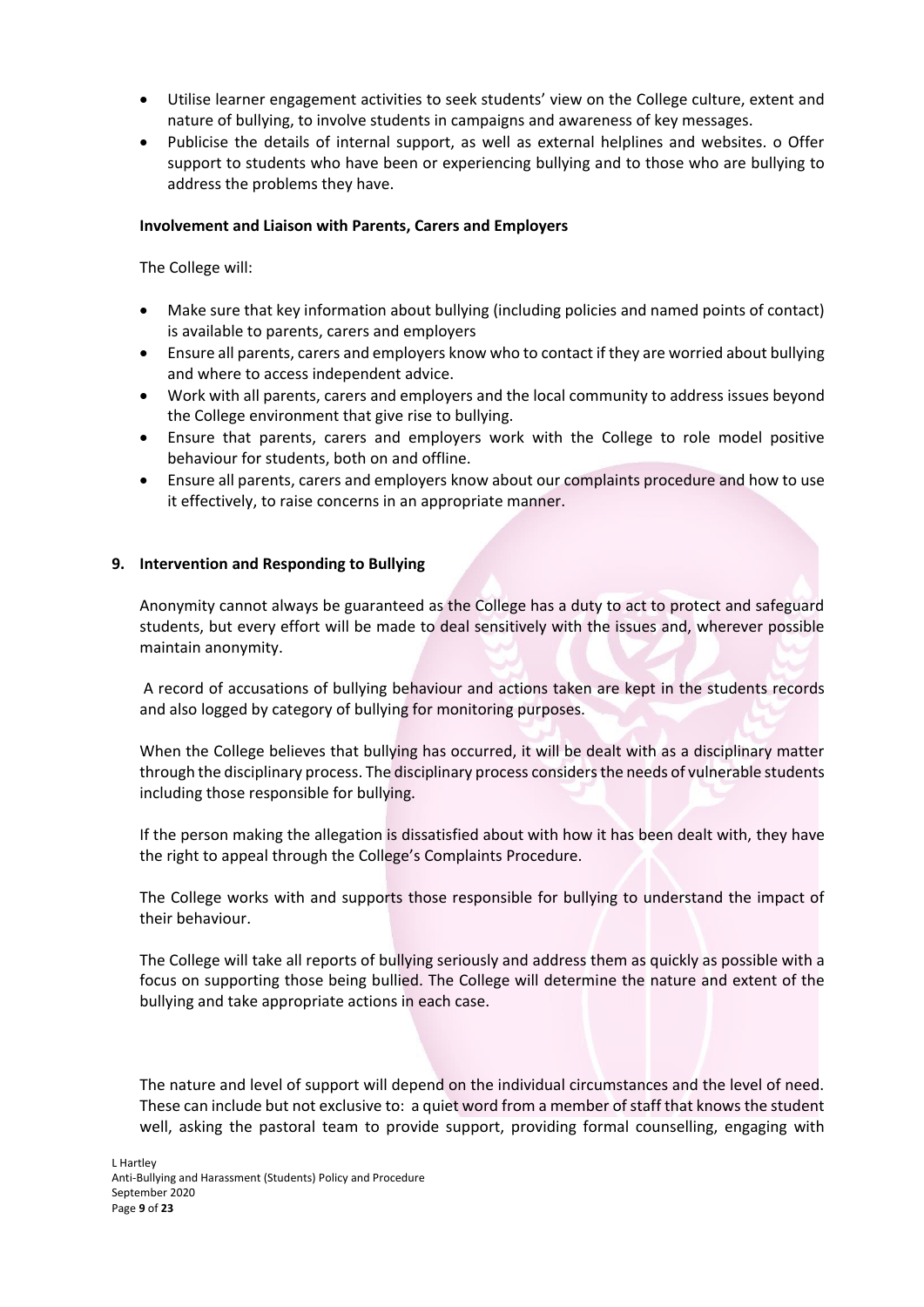parents, or referring to external organisations including the Police. Where there is believed to be a risk of significant harm the case will be referred to a safeguarding team member and dealt with through safeguarding procedures.

#### **Responding to Bullying**

- If bullying is suspected or reported, the incident will be dealt with immediately by the member of staff who has been approached or witnessed the concern.
- The College will provide appropriate support for the person being bullied making sure they are not at risk of immediate harm and will involve them in any decision making, as appropriate.
- The Head or Assistant Head of Area /Designated Safeguarding Lead (DSL) or other allocated and identified member of staff will interview all parties involved.
- The DSL will be informed of all bullying issues where there are safeguarding concerns.
- The College will speak with and inform other staff members, where appropriate.
- The College will ensure parents, carers (and employers where appropriate) are kept informed about the concern and action taken, as appropriate and in line with safeguarding and confidentially policies.
- Appropriate actions, including support and sanctions, as identified within the College behaviour and disciplinary policy, and support will be implemented in consultation with all parties concerned.
- If necessary, other agencies may be consulted or involved, such as the police, if a criminal offence (including hate crime incidents) has been committed, or other local services including early help or social care, if a student is felt to be at risk of significant harm.
- A clear and precise account of bullying incidents will be recorded by the College in accordance with existing procedures.
- This will include recording appropriate details regarding decisions and action taken.

#### **When responding to Cyber-Bullying Concerns, the College will:**

- Act as soon as an incident has been reported or identified.
- Provide appropriate support for the person who has been cyberbullied and work with the person who has carried out the bullying to ensure that it does not happen again.
- Encourage the person being bullied to keep any evidence (screenshots) of the bullying activity to assist any investigation.
- Take all available steps where possible to identify the person responsible. This may include: looking at use of the school systems; ▪ identifying and interviewing possible witnesses;  $\bullet$  Contacting the service provider and the police, if necessary.
- Work with the individuals and online service providers to prevent the incident from spreading and assist in removing offensive or upsetting material from circulation. This may include: ▪ Support reports to a service provider or other agencies (such as

Professionals Helpline, CEOP, Revenge Porn Helpline) for advice and / or to remove content if those involved are unable to be identified or if those involved refuse to or are unable to delete content. ▪ Confiscating and searching students' electronic devices, such as mobile phones, in accordance with the law and the College searching and policy ensuring that the College powers are used proportionately and lawfully. • Requesting the deletion of locally-held content and content posted online if they contravene College policies.

• Ensure that sanctions are applied to the person responsible for the cyberbullying; the College will take steps to change the attitude and behaviour of the bully, as well as ensuring access to any additional help that they may need. Inform the police if a criminal offence has been committed.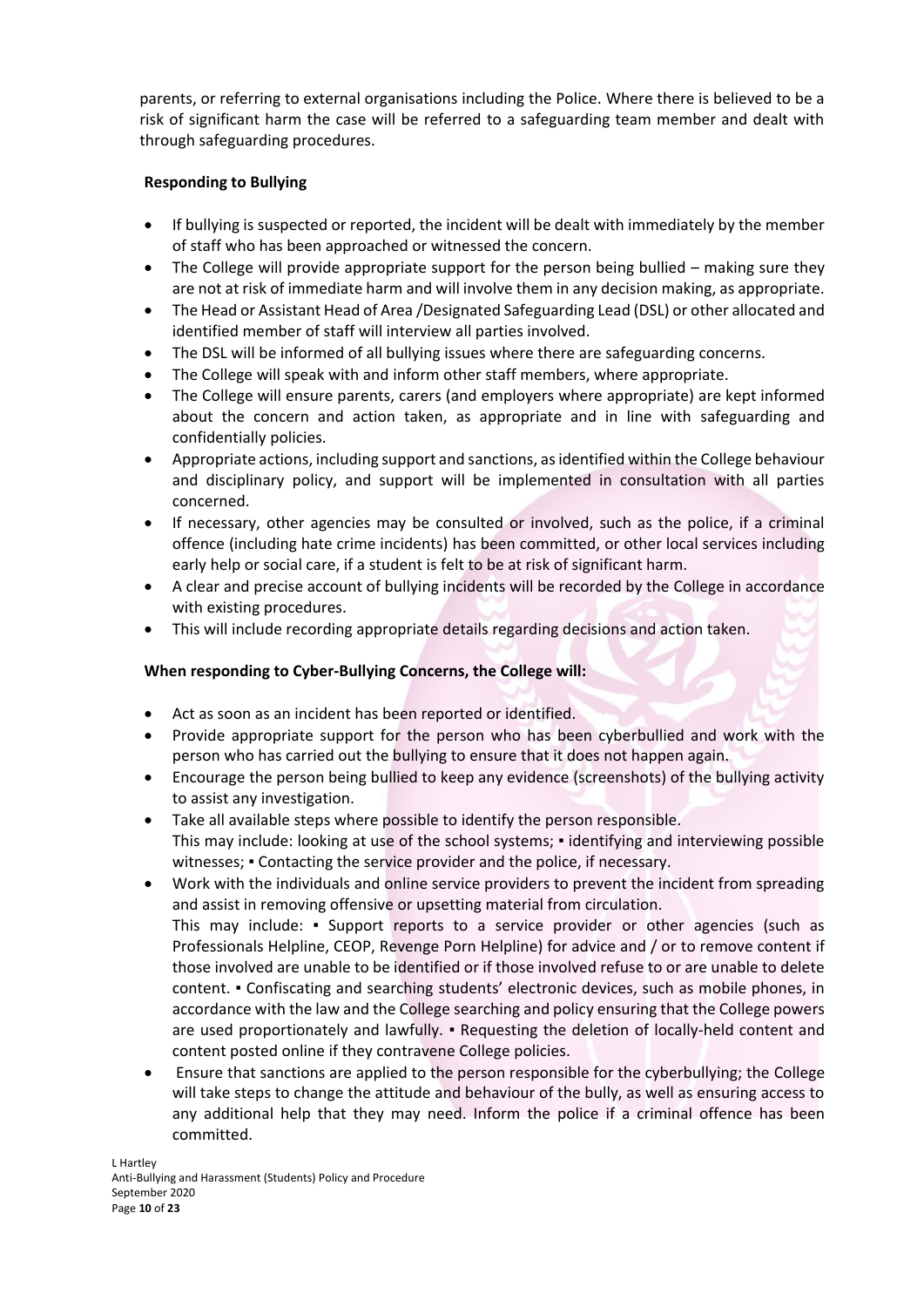• Provide information to staff and pupils regarding steps they can take to protect themselves online.

This may include: • advising those targeted not to retaliate or reply; • providing advice on blocking or removing people from contact lists; • helping those involved to think carefully about what private information they may have in the public domain.

#### **Supporting Students**

Students who have been bullied will be supported by:

- Reassuring the student and providing continuous pastoral support.
- Offering an immediate opportunity to discuss the experience with their tutor / progress coach, a member of the safeguarding or residential team or a member of staff of their choice.
- Being advised to keep a record of the bullying as evidence and discuss how to respond to concerns and build resilience as appropriate.
- Working towards restoring self-esteem and confidence.
- Providing ongoing support; this may include: working and speaking with staff, offering formal counselling, engaging with parents and carers, and employers where appropriate.
- Where necessary, working with the wider community and local/national organisations to provide further or specialist advice and guidance.

Students who have perpetrated bullying will be helped by:

- Discussing what happened, establishing the concern and the need to change.
- Informing parents/carers to help change the attitude and behaviour of the student (age appropriate)
- Providing appropriate education and support regarding their behaviour or actions.
- If online, requesting that content be removed and reporting accounts/content to service provider.
- Sanctioning, in line with College behaviour and discipline policy
- Where necessary, working with the wider community and local/national organisations to provide further or specialist advice and guidance.

#### **Keeping Records**

It is important that accurate and timely notes are kept and any such notes should include (where possible):

- Date
- Time
- Place
- Name of person harassing them
- What actually happened?
- How the person felt at the time
- Name of any witnesses
- Action taken and who it was reported to
- Any correspondence relating to the incidents and subsequent complaints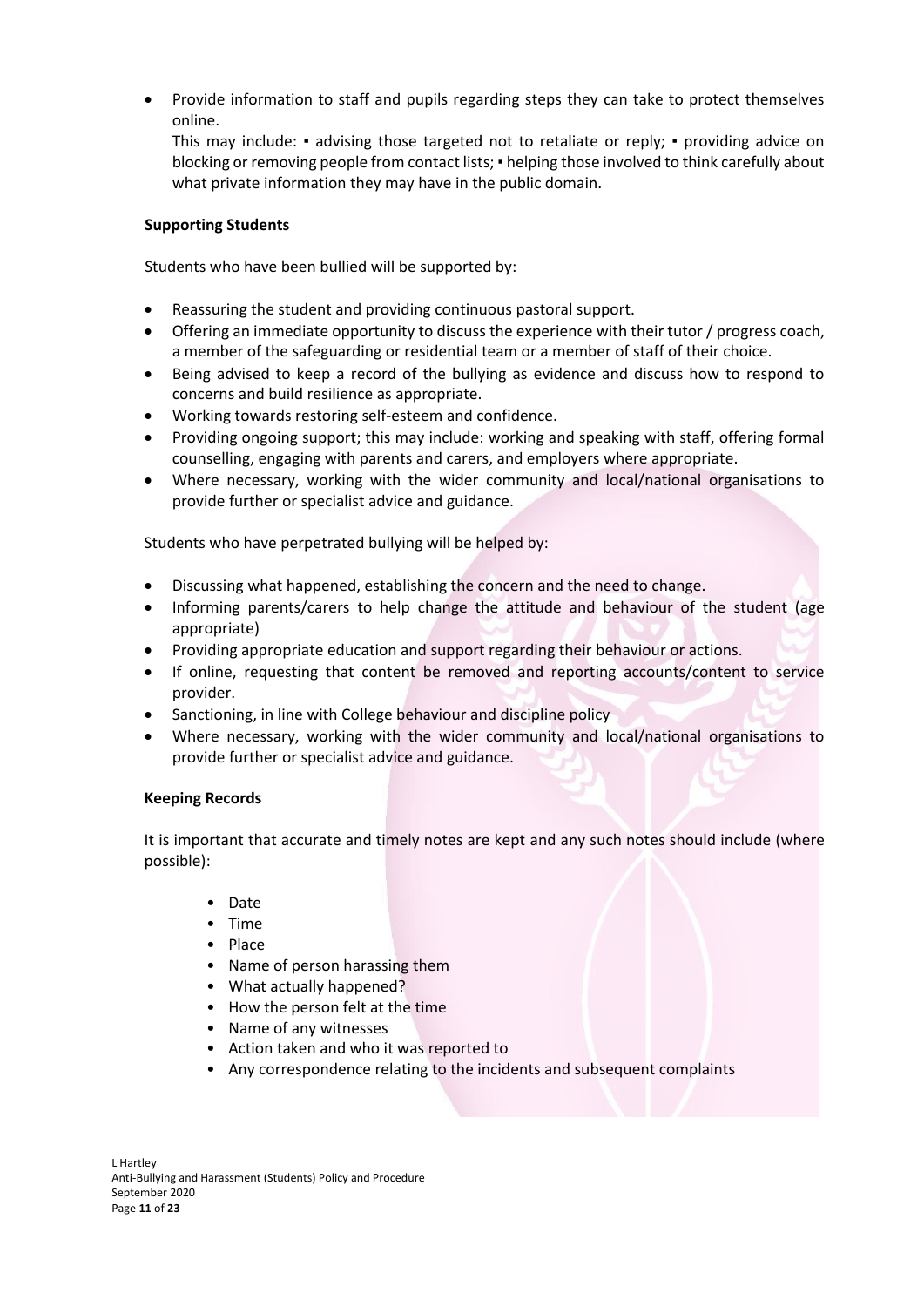Records will be stored confidentiality either with the Safeguarding team or with Corporate Services if a formal investigation takes place and notes with outcomes and action planning will be recorded in confidential comments on the student records systems ProMonitor or OneFile. Storage and retention of records will be in line with College GDPR.

#### **10. Confidentiality**

At all stages of the procedure, the need to maintain confidentiality is paramount. Circulation of information and discussions will be minimised to that which is necessary to ensure a fair process. Information will be shared on a need to know basis in order to safeguard and support all involved. In such cases, the complainant will be consulted prior to any action being taken however there may be cases where the College may need to involve other statutory agencies such as the police and social care and parents or carers with or without the consent of the individuals involved. The DSL and other associated staff make professional decisions based on risk and safeguarding practice whilst ensuring appropriate information is shared with the victim.

If the case is involving an apprentice or student on work experience, the College will make a decision as to whether to inform the employer is informed and involved in the process.

#### **11. Counselling**

Either party may request an appointment with to a counsellor at any time. The role of the College counsellor is to provide support and assistance during this time. The counsellor has no role in formal investigations and neither are they a source of evidence in any proceedings, since all discussions between the Counsellor and client are confidential in line with BACP guidelines.

#### **12. Complaints**

Formal complaints should be made in writing to the Corporate Services Manager, in accordance with the College's Complaints Policy and Procedure.

#### **13. Key Contacts**

Director of Corporate Services: Debbie Clayton, **[dclayton@myerscough.ac.uk](mailto:dclayton@myerscough.ac.uk)** Director of Student Support, Designated Safeguarding Lead: Lisa Hartley, **[lhartley@myerscough.ac.uk](mailto:lhartley@myerscough.ac.uk)**

#### **14. Documents Associated with this Policy**

This Policy and Procedure applies to all areas of College activity and links to other Policies and Procedures, specifically:

#### **Internal Documents:**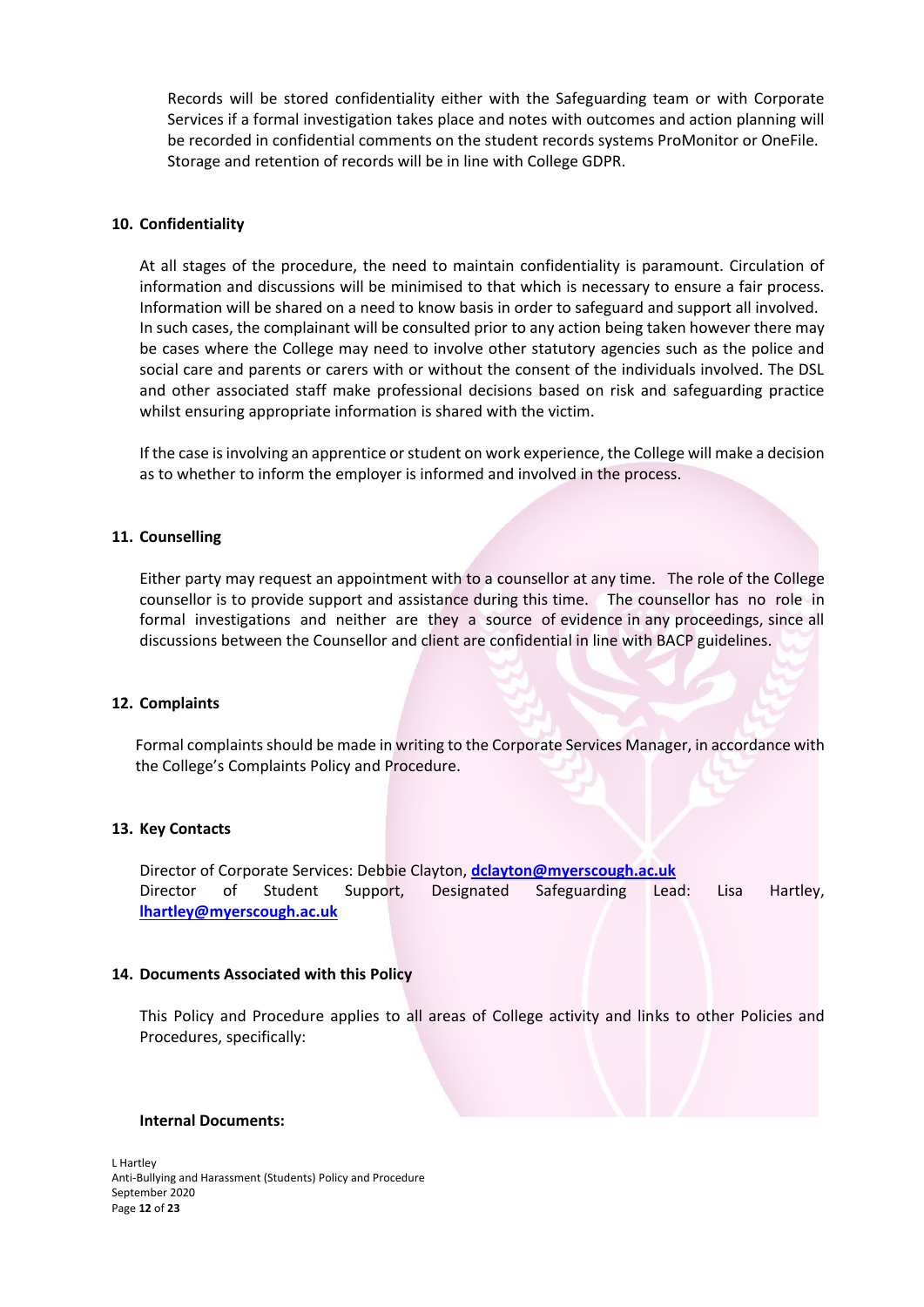Positive Behaviour Policy – Students (including disciplinary processes) Safeguarding Policy and Procedure FREDIE Policy Disciplinary Procedure (Staff) Student Acceptable Use of IT Resources Policy Staff Acceptable Use Policy (Email) Complaints Policy and Procedure

#### **15. Monitoring, Review and Evaluation**

The College will ensure that we regularly monitor and evaluate mechanisms to ensure that the policy is being consistently applied via the Student Experience Group.

Reports of bullying related incidents including outcomes will be included in safeguarding reports to SLT and Governors.

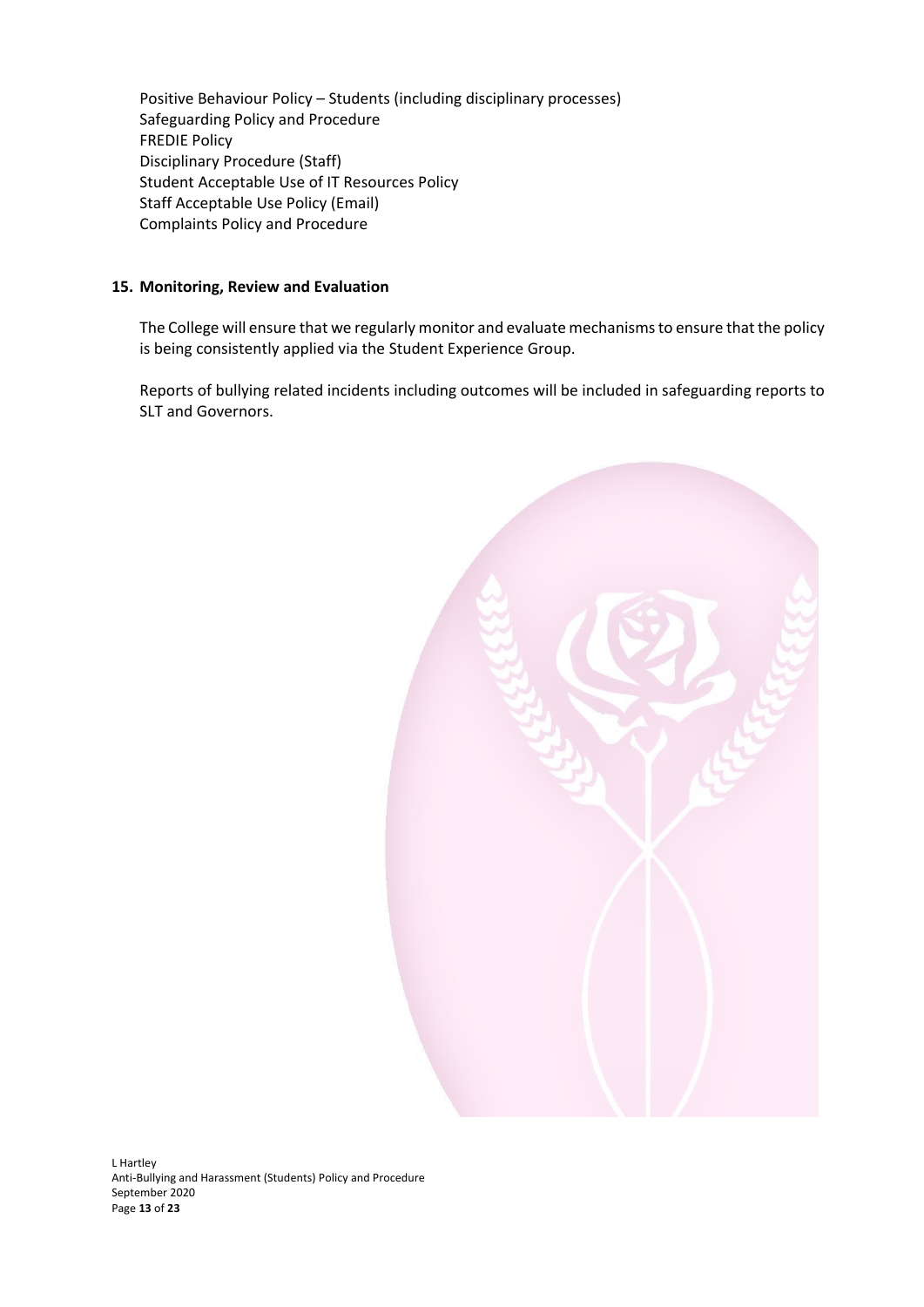# **Definitions and Unacceptable Behaviour**

Bullying is behaviour that hurts another individual or group, either physically or emotionally.

- There is intention to hurt or humiliate
- There are situations where the victim finds it hard to defend themselves
- It can be persistent

Whether or not a student is being bullied, if they are in a situation where they feel uncomfortable or ill at ease, there is a need to ensure the environment exists where they can talk their concerns over with a member of staff.

**Cyber bullying,** as it is often called, might take the form of *real-world* bullying being played out online. Situations may be deliberately planned in order to photograph someone in a humiliating way and circulate this online. **Cyber-mobbing** is similar to cyberbullying except that it generally involves more than one person or online-aggressor. Cyber-mobbing is defined as a group of people ganging up on someone using tactics of rumour, innuendo, discrediting, isolating, intimidating, and above all, making it look as if the targeted person is responsible (victim blaming). Cyber-mobbing can be particularly distressing as it can make the victim feel as though everyone is against them and there's nowhere to turn. This is partially because it's difficult to tell who is instigating the attacks - the "ringleader" can sometimes be hidden behind the actions of multiple other people, leaving the victim unable to defend themselves from the lead bully.

The College will take harassment to include any behaviour that is offensive, intimidating or hostile. The defining features are that the behaviour is offensive or intimidating to the recipient and would be so regarded by any reasonable person.

It is important to note that differences of attitude, background or culture and the misinterpretation of social signals can mean that what is perceived as harassment and bullying by one person may not seem so to another but in all situations the College will deal with all reports seriously.

Harassment may take many forms and involve more than one individual, both as the harasser and the victim. It can range from extreme forms such as violence and bullying, to less obvious actions such as ignoring someone.

#### **Hate Crime and Hate Incidents**

Hate incidents and hate crime are acts of violence or hostility directed at people because of who they are or who someone thinks they are – see policy for further explanations

**Hazing** is any action or situation created intentionally that causes embarrassment, harassment or ridicule and risk emotional and or physical harm to members of a group or team, whether new or not, regardless of the person's willingness to participate. Hazing is often associated with initiations.

#### **Examples of Unacceptable Behaviour**

Under the Equality Act 2010, all public bodies have a duty to eliminate discrimination, harassment and victimisation, advance equality of opportunity and foster good relations between people.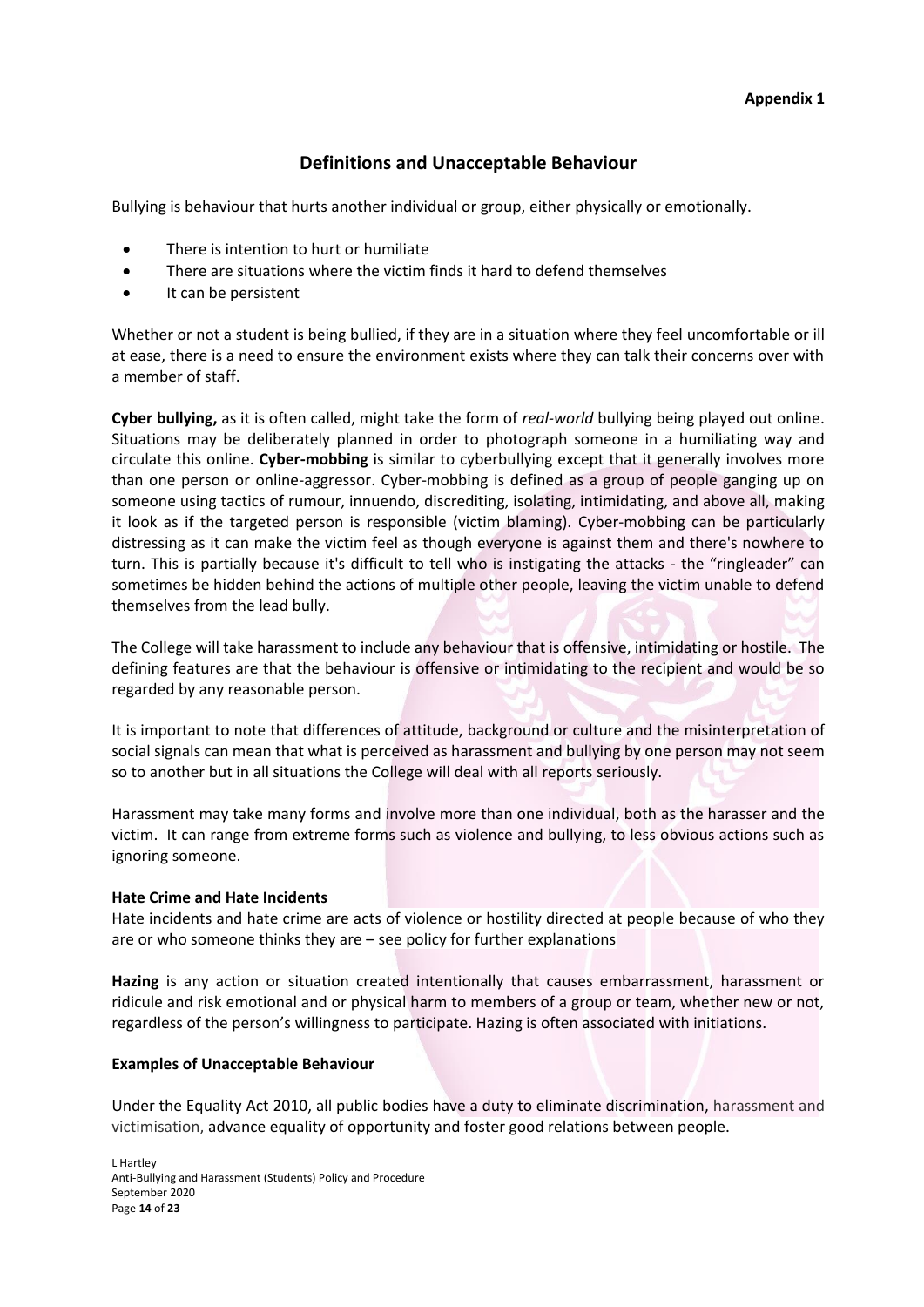The Act covers discrimination because of age, disability, gender reassignment, marriage and civil partnership, pregnancy and maternity, race, religion or belief, sex and sexual orientation. These categories are known in the Act as protected characteristics.

The following are examples of unacceptable behaviour. This list is not exhaustive:

#### **Sexual Harassment or Bullying**

This can be physical conduct ranging from the invasion of personal space and/or inappropriate touching to serious assault. It can include questions or remarks about a person's sex life, comments or ridicule about appearance or dress, unwanted sexual advances, sexually explicit remarks or innuendoes and/or pressure for sexual favours, displays or distribution of pornographic or sexually suggestive material, including graffiti, posters or other offensive material.

#### **Racial Harassment or Bullying**

This may include obscene gestures or jokes about, or gratuitous references to, a person's colour, race, religion or nationality. It can include deliberate exclusion for reasons related to race. It can also include offensive remarks about dress, culture or customs, which have the effect of ridiculing or undermining an individual, or fostering hatred and/or prejudice towards individuals or particular ethnic groups. It also includes inappropriate displays of posters, or other offensive material. In some circumstances, it can include pressure to participate in political/religious groups.

#### **Harassment or Bullying of People with Disabilities**

This can take the form of individuals being ignored, disparaged, ridiculed or denied opportunities because of mistaken assumptions about their capabilities. In such cases, disability, rather than ability, has become the focus of attention. Such harassment can include inappropriate personal remarks, jokes or inappropriate references to an individual's appearance.

#### **Harassment or Bullying on the Grounds of Actual or Perceived Sexual Orientation**

This can include homophobic remarks or jokes (whether spoken, written or sent by email / social media), offensive comments relating to a person's sexuality, threats to disclose a person's sexuality to others or offensive behaviour/abuse relating to HIV or AIDS status.

#### **Harassment or Bullying on the Grounds of Religious Belief**

This can include jokes or insults about items of clothing, religious artefacts, religious beliefs or rituals.

#### **Harassment or Bullying on the Grounds of Gender Reassignment**

This can include jokes, name calling, humiliation, exclusion or being singled out for different treatment.

#### **Harassment or Bullying on the Grounds of Age**

This can include jokes or insults about a person's age, or singling a person out for different treatment because of their age.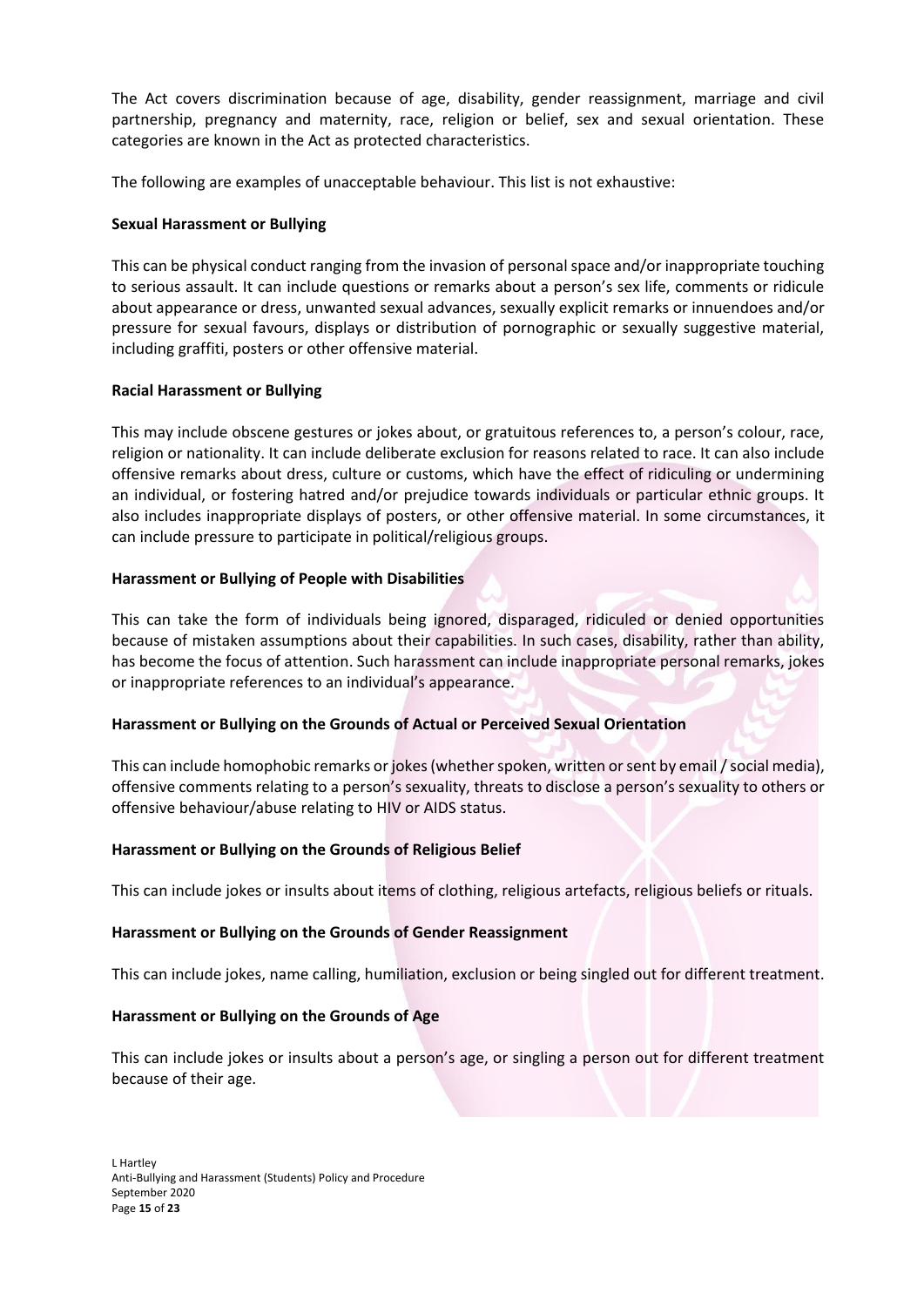# **What to Do if you are the Victim of Harassment, Bullying or Victimisation**

#### **Remember that it is always better to talk about it and report it**

- Talk to someone you can trust, a tutor, your Progress Coach, Residential support officer or member of support staff, parent, friend or relative.
- Be persistent. If the first person you talk to ignores you, do not give up, speak to someone else.
- If you can, write down everything the bully/bullies have done or have said to you, and try to write down how you feel. When you have found someone you can trust and who is helpful, discuss what you have written with that person. Be very careful to only write down things which really happen.
- If you find it difficult to talk to an adult, ask one of your friends to come with you, or ask someone to talk to a member of staff on your behalf.
- Most importantly, do something. Sometimes bullying stops quickly but doing nothing means it may continue until someone is seriously upset or hurt. That could be you, or the bully/bullies may find new victims. If their behaviour is not challenged, they are unlikely to stop.

#### **What not to do:**

- Don't try to deal with the problem on your own there is nothing wrong in asking for help
- Don't hit the bullies you might end up being accused of bullying yourself
- Always tell the truth about what has happened. Don't exaggerate. If a small part of what you are saying is shown to be untrue then it throws everything else into doubt.
- Don't believe the lies that the bullies tell about you. Don't hide what is happening from the adults you trust. Keeping things secret is the bullies' biggest weapon against you. That is why they go to so much trouble to try to stop you telling.
- Don't delete texts or offensive materials, show them to someone you can trust such as your tutor, a Residential Support Officer or a member of the Core staff team. On the SnapChat application, pictures and videos disappear within 10 seconds after being viewed and are automatically deleted. Bullies don't want to leave any evidence of what they are doing at the risk of being caught, SnapChat is therefore an attractive platform to bullies. Don't let this happen, grab the evidence (if you can), block the person and talk to somebody you can trust about it.

#### **The signs to look out for if you suspect a friend, colleague or student may be being bullied or has experienced inappropriate behaviour:**

- Not wanting to go to lessons or classes
- They feel ill when it's time for lessons
- Starting to miss College
- Beginning to get behind with their course work
- They may have damaged clothes, belongings or equipment
- They may become withdrawn, shy and lack confidence
- They may become distressed and anxious, even stop eating
- They may display self-harming behaviours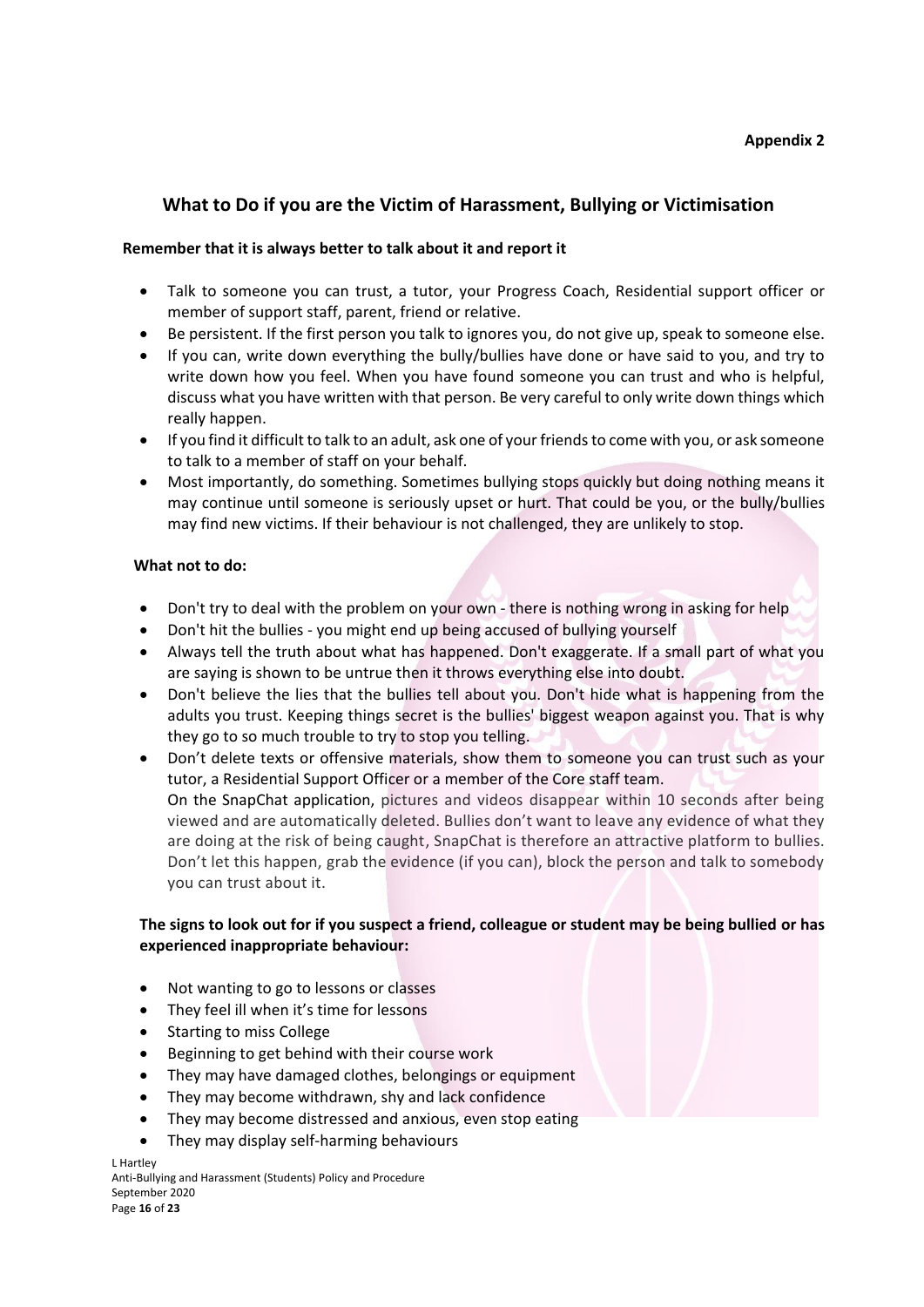- They may attempt or threaten suicide
- Their possessions go missing
- They might ask for money or begin to steal money
- Continually lose money
- Do they refuse to discuss what's wrong?
- Have they got unexplained bruises, cuts, scratches?
- Do they seem more aggressive and unreasonable than normal?

#### **What to do if you suspect or know someone is being bullied:**

- Be a friendly ear. If your friend has somebody to talk to, they won't feel so alone.
- Don't encourage the bullies by laughing or smiling at the things they say or do.
- If you can, tell the bullies that you don't accept what they're doing and try to get them to stop.
- Don't ditch your friend because things are getting tough; stand by them.
- Don't get into fights with the bullies. Getting into trouble won't help your friend.
- Tell someone about it as soon as possible.

**You can talk to any member of staff, your Tutor, Progress Coach, Residential Support Officer, Job Coach, Work-based Assessor or Tutor, Safeguarding Team or Inclusive Learning Team.** 

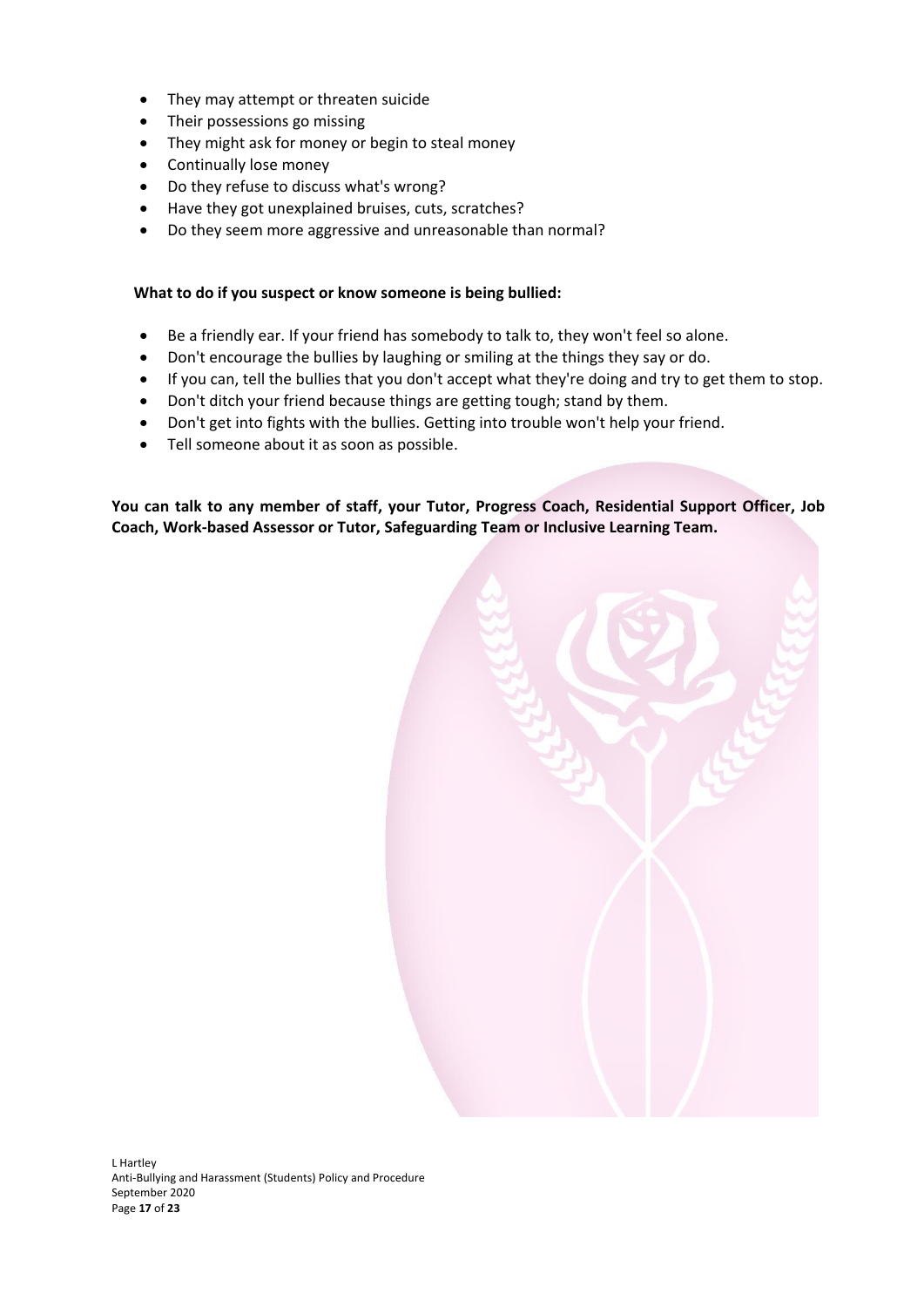#### **Appendix 3**

### **What to do if you are Accused of Bullying, Harassment or Victimisation**

Bullying, harassment and victimisation are issues that must be taken seriously by all students and staff.

An accusation does not signify a judgment that you are guilty and there will need to be a discussion with you in order to establish the true nature of the situation. It is possible that there might be a problem, which has arisen because you have not realised the effect of your actions and you may not have intended the effects complained of. The perception of the person complaining is, however, an important factor in determining whether or not bullying, harassment or victimisation has taken place.

If you are a student, you may contact your tutor, Progress Coach or a member of the Student Support & Safeguarding team, including the Equality Diversity and Inclusion Coordinator. They will be able to advise and support you.

You have the right to be accompanied throughout any discussions or formal actions.

In many cases, the problem may be solved informally through discussion. You will be asked to reflect on your behaviour and the possibility that you might be at fault, whether consciously or not. A simple discussion between you and the person with a complaint may set matters right and restorative justice completed appropriately.

Details relating to the circumstances that gave rise to the complaint, the existence of witnesses and the nature of the professional relationship between the person complaining and yourself will all be considered. If the complaint is taken to a formal stage, the College will ensure that any formal procedures are properly followed.

Throughout any informal or formal procedures, the principal objective is that of identifying the underlying issues and eliminating the cause of offence as quickly as possible and with minimal recrimination. However, the College formal disciplinary procedures may be invoked for staff and students deemed to have bullied, harassed or victimized and member of the Myerscough College community.

At times it may be necessary to involve other agencies such as the Police or social care services and information may be shared in line with any criminal or safeguarding requirements. Depending on your age and capacity to consent to making your own decisions, parents or carers/ guardians may also be informed.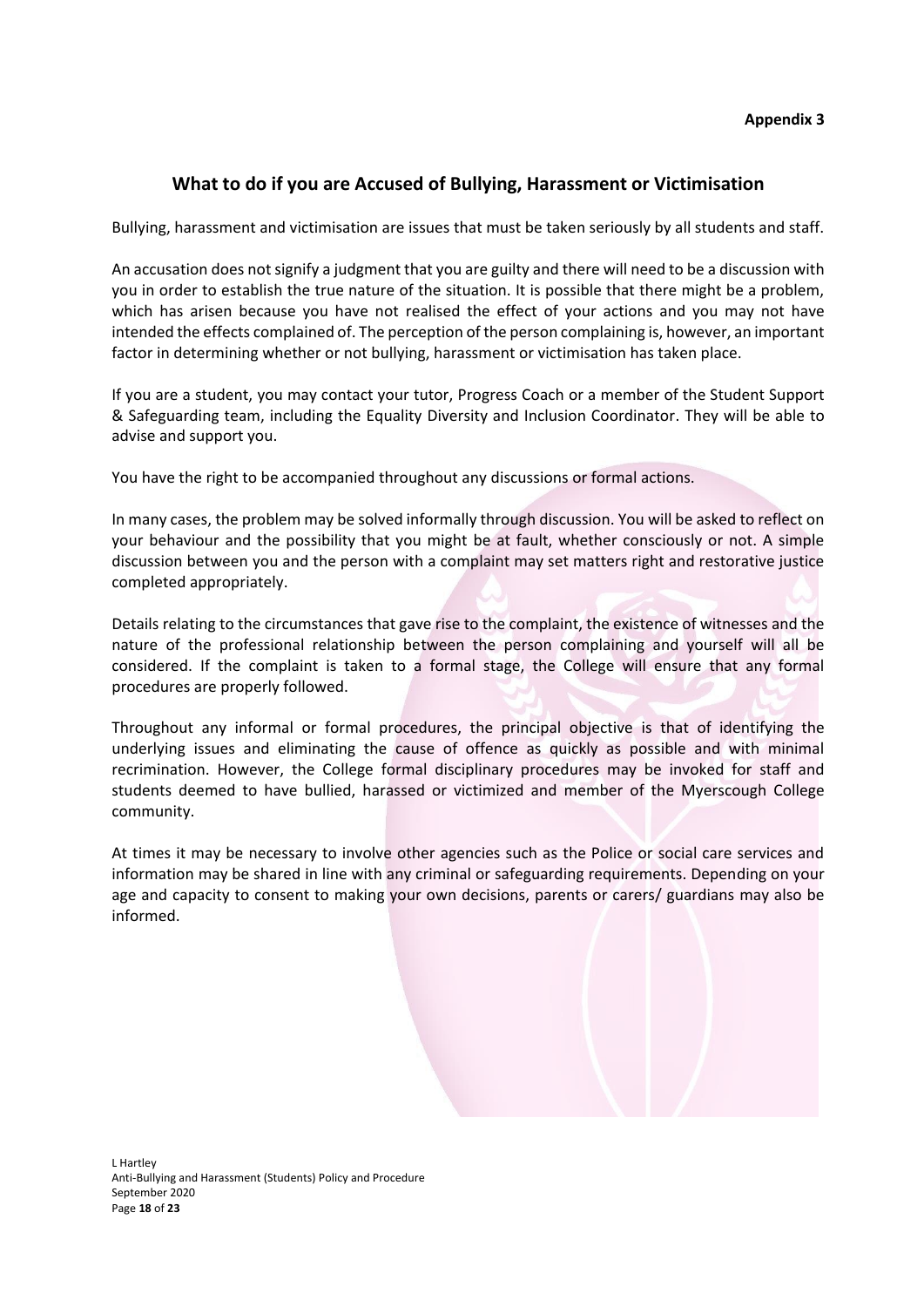# **Procedure for Dealing with Harassment, Bullying or Victimisation**

If the issue is of a safeguarding nature, a physical assault, sexual harassment or sexual violence, this is an immediate safeguarding referral.

The Student Positive Behaviour Policy will be utilised in any cases of bullying however there are certain additional factors to consider and implement when the issue is of a bullying nature as referenced throughout the Anti-Bullying Policy.

#### **General Guidelines**

#### **Students**

- If you feel you are a victim of bullying or harassment, TELL SOMEONE. This may be, in the first instance, your Course Tutor, subject tutor, Progress Coach, Residential support officer, someone in the Core and Student Support, Inclusive learning or any other member of staff.
- Once a member of staff has been alerted, they will then inform Safeguarding and support team and / or the Head of Curriculum for your area who will interview those involved separately. Another member of staff may be allocated if this is more appropriate for you and the concerns you have raised.
- You will be listened to sympathetically and your concerns taken seriously. Restorative questions (see appendix 5) may be used by staff when speaking to you to ensure a fair process and that you have your say.
- All incidents that are reported and interview notes will be recorded on the student record system, ProMonitor.
- As a result of the interviews the Student Disciplinary Procedure may be followed or support offered.
- In certain circumstances, if you are under 18, the College may feel it necessary to involve your parents or carers.
- Restorative conversations may also be used where appropriate, in order to bring all parties together to look for a resolution or way forward for all involved.
- **In most cases, if the issue is dealt with early,**
- All incidents reported are monitored termly by the College Student Experience Group. This is to monitor incidents and effectiveness of interventions, no names are discussed, only curriculum areas that are involved.

#### **Staff**

- All complaints about bullying or harassment must be taken seriously and treated sensitively. It is important to discuss possible / desirable strategies with the victim in the first instance and proceed as appropriate.
- Inform Student Support and Safeguarding/ The Core and the Head of Area immediately. Tutors are advised not to try and resolve the issue themselves as it can affect their relationship with the student.
- In the case of 14-16 students being involved, the 14-16 coordinator must also be involved and students involved will be interviewed by an identified member of staff; in the case of 14-16 students who are on a school role, this information will be shared with the school for agreed actions and next steps.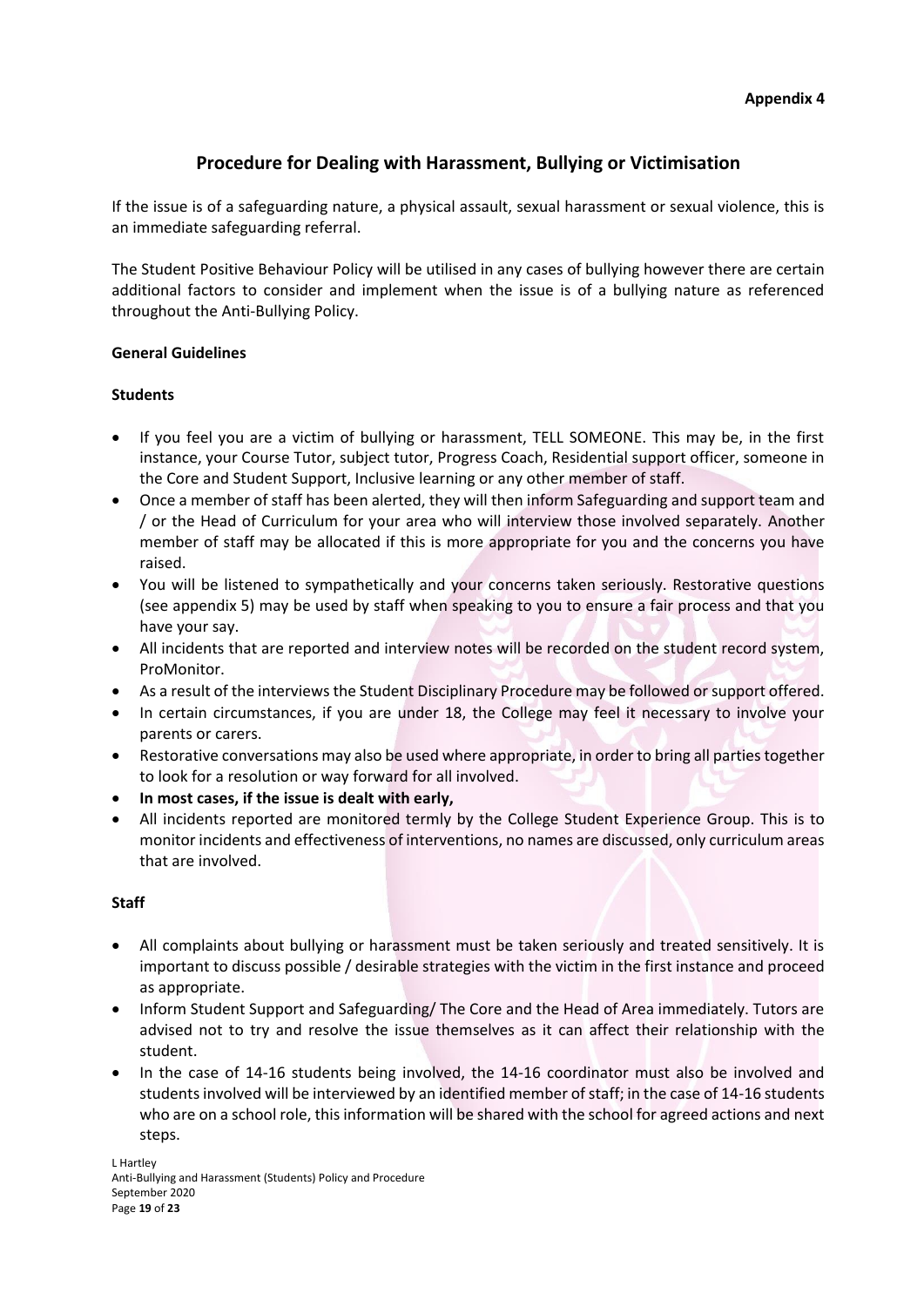- In the case of an apprentices or a student on work placement, the College must decide whether to involve and inform the employer.
- Before any action is taken check if students involved are receiving additional support, if so contact Inclusive Learning before further action is taken.
- Use restorative questions, where possible, initially when speaking to student(s)
- Any follow up action or reports must be reported to the Head of Area and Student Support / The Core so that it can be logged with the other information about the incident.
- **Where it is found that a student has failed to observe the College's Anti-Bullying Policy, then the student Disciplinary Procedure should be followed.**
- Where appropriate the Head of Area will contact parents detailing the incident and stating that the College is taking action.
- Counselling and other support can be offered to all students involved where appropriate.
- If appropriate, Progress Coach or tutor to hold group discussion on bullying / harassment and the FREDIE Principles to emphasise College and British Values.

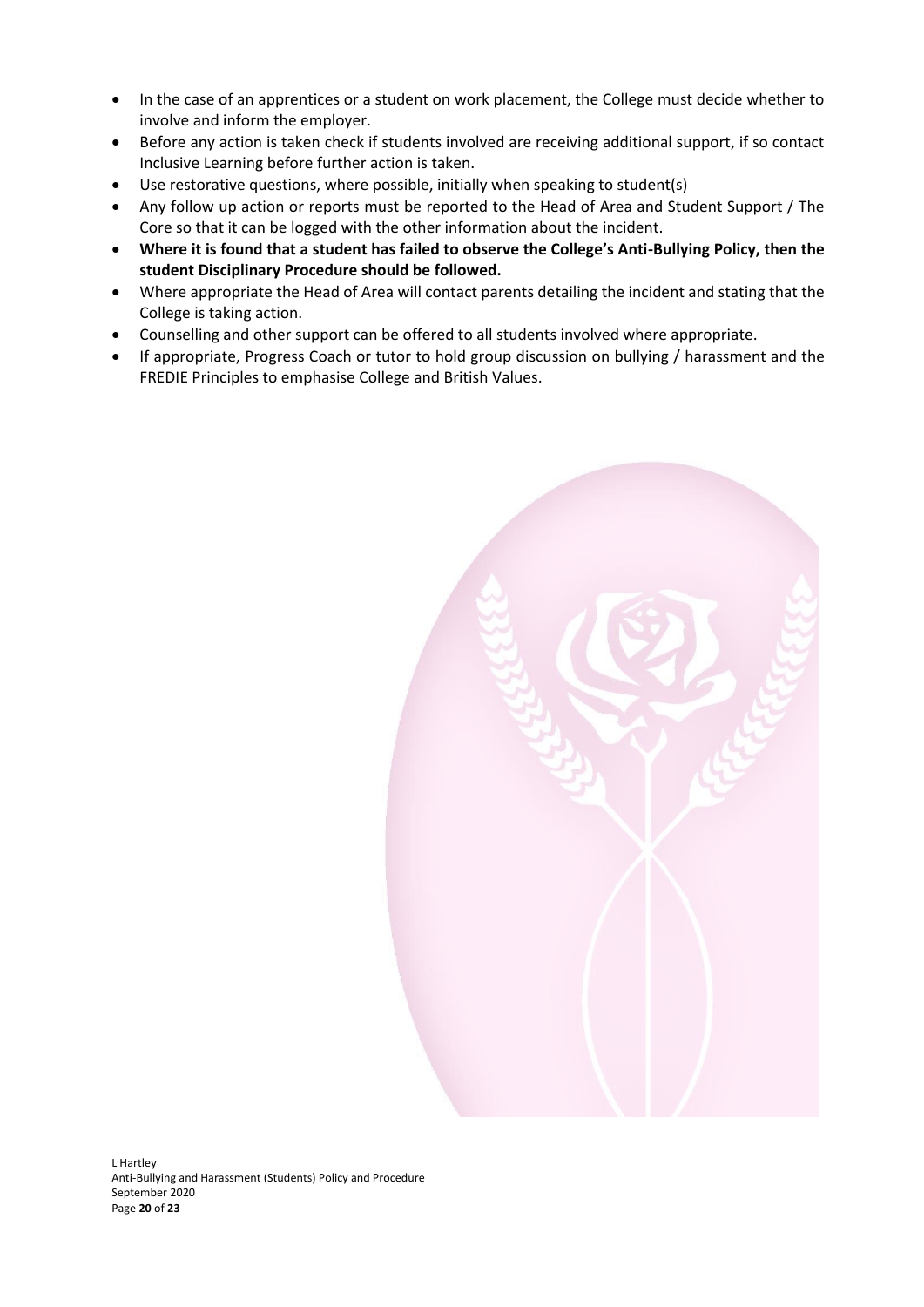## **Guidance for the Use of Restorative Practice with Students**

#### **Rationale for Restorative Practice**

- This can be used by staff initially when a student comes to them with an issue and when the students agree to it.
- Can help to provide staff with the prompts needed to ask questions and resolve/ identify an issue early to prevent it escalating.
- Could be used as an option to give students a chance to resolve their issues before having to go through the disciplinary procedure.
- The use of these questions ensures that all students get the same experience when reporting an issue, no matter which staff member they report it to.
- By all staff using these questions, we will be able to create an environment where they feel comfortable in reporting issues to staff; this could highlight any possible issues.
- Students will realise the impact that their actions (extended to impact on the group, staff and family) can have and will be able to consider this before making choices, rather than after.

#### **Restorative Practice**

These are examples of the questions that can be used by staff to try to resolve an incident that has taken place.

#### Restorative Questions

- $\geq 1$  (To respond to challenging behaviour)
	- o What happened?
	- o What were you thinking about at the time?
	- o What have your thoughts been since?
	- o Who has been affected by what you did?
	- $\circ \cdot$  In what way have they been affected?
	- o What do you think needs to happen next?
	- o
- $\triangleright$  Restorative Questions 2 (To help those harmed by others' actions)
	- o What did you think when you realised what had happened?
	- o What have your thoughts been since?
	- o How has this affected you and others?
	- o What has been the hardest thing for you?
	- o What do you think needs to happen next? Where appropriate, agreements / action plan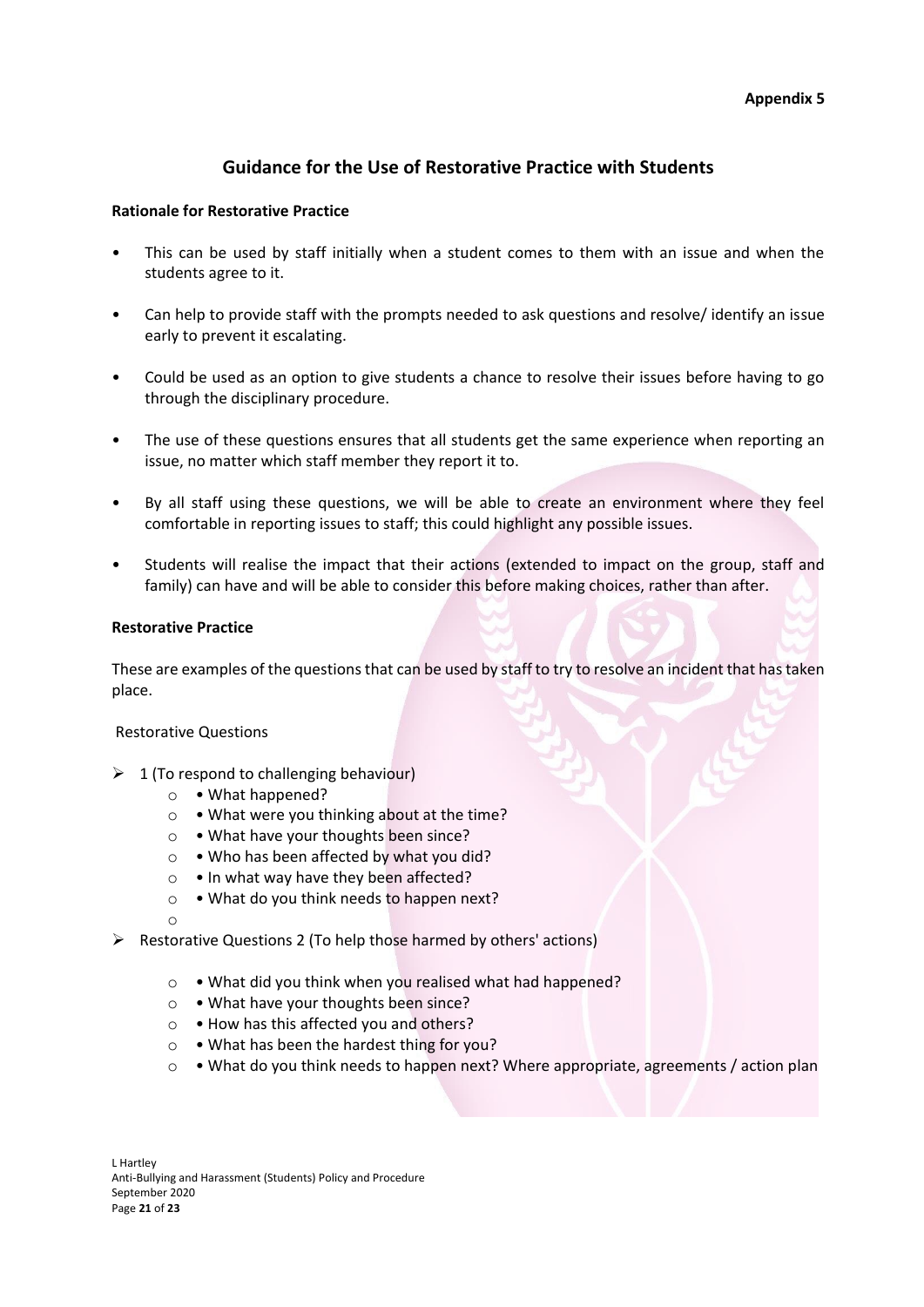| <b>Document History</b>                                                                                                                                                                                                                                                                                                                                                                                                                            |                                                             |                                            |                                                                            |  |  |  |
|----------------------------------------------------------------------------------------------------------------------------------------------------------------------------------------------------------------------------------------------------------------------------------------------------------------------------------------------------------------------------------------------------------------------------------------------------|-------------------------------------------------------------|--------------------------------------------|----------------------------------------------------------------------------|--|--|--|
| Author:                                                                                                                                                                                                                                                                                                                                                                                                                                            | Student<br>Director<br><b>Support and Welfare</b>           | <b>Ref and Document</b><br><b>Version:</b> | Anti-Bullying<br>and<br>Harassment<br>(Students) Policy and Procedure - V2 |  |  |  |
| Approval:                                                                                                                                                                                                                                                                                                                                                                                                                                          | Senior Leadership Team                                      | <b>Approval Date:</b>                      | September 2017 (Updated September<br>2020)                                 |  |  |  |
| <b>Review Date:</b>                                                                                                                                                                                                                                                                                                                                                                                                                                | September 2022                                              |                                            |                                                                            |  |  |  |
| <b>Publication:</b>                                                                                                                                                                                                                                                                                                                                                                                                                                | <b>Staff Intranet</b><br><b>Student Intranet</b><br>Website |                                            |                                                                            |  |  |  |
| <b>Quality Assurance</b>                                                                                                                                                                                                                                                                                                                                                                                                                           |                                                             |                                            |                                                                            |  |  |  |
| This Policy and Procedure maps to the following external quality assurance frameworks                                                                                                                                                                                                                                                                                                                                                              |                                                             |                                            |                                                                            |  |  |  |
| <b>Framework</b>                                                                                                                                                                                                                                                                                                                                                                                                                                   |                                                             | <b>Framework Section Reference(s)</b>      |                                                                            |  |  |  |
| <b>Education Inspection Framework</b>                                                                                                                                                                                                                                                                                                                                                                                                              |                                                             |                                            |                                                                            |  |  |  |
| <b>National Minimum Standards</b>                                                                                                                                                                                                                                                                                                                                                                                                                  |                                                             |                                            |                                                                            |  |  |  |
| <b>MATRIX</b>                                                                                                                                                                                                                                                                                                                                                                                                                                      |                                                             |                                            |                                                                            |  |  |  |
| QAA                                                                                                                                                                                                                                                                                                                                                                                                                                                |                                                             |                                            |                                                                            |  |  |  |
| <b>QIA</b>                                                                                                                                                                                                                                                                                                                                                                                                                                         |                                                             |                                            |                                                                            |  |  |  |
| <b>ESFA</b>                                                                                                                                                                                                                                                                                                                                                                                                                                        |                                                             |                                            |                                                                            |  |  |  |
| <b>Key Changes to Document</b>                                                                                                                                                                                                                                                                                                                                                                                                                     |                                                             |                                            |                                                                            |  |  |  |
| Inclusion of wider bullying issues, FREDIE, hate crime, stalking, hazing, peer on peer/ relationships.<br>Inclusion of restorative practice.<br>Embed EIF / behaviour and attitudes throughout policy guidance.<br>Links to Student Positive Behaviour (including Disciplinary procedure)- no separate process for bullying incidents<br>however references specific issues to consider and implement in bullying cases.<br>Addition of appendices |                                                             |                                            |                                                                            |  |  |  |

#### **All Myerscough College Policies are subject to screening for Equality Impact Assessment**

Equality Impact Assessments are carried out to see whether the policy has, or is likely to have, a negative impact on grounds of: age, disability, gender reassignment, pregnancy and maternity, race, religion or belief, marriage or civil partnership, sex or sexual orientation

Myerscough College not only fulfils its legal position in relation to current and future equality legislation, but additionally goes beyond compliance in providing and promoting "Opportunities for all to succeed", free from any aspect of discrimination, harassment or victimisation.

All staff have a duty of care to look after the interests of and support their colleagues. *This policy takes account of* our commitment to eliminating discrimination, identifying and removing barriers and providing equal opportunities for our learners, staff and visitors to ensure that no one feels excluded or disadvantaged.

#### **Safeguarding, Learner Protection and Prevent**